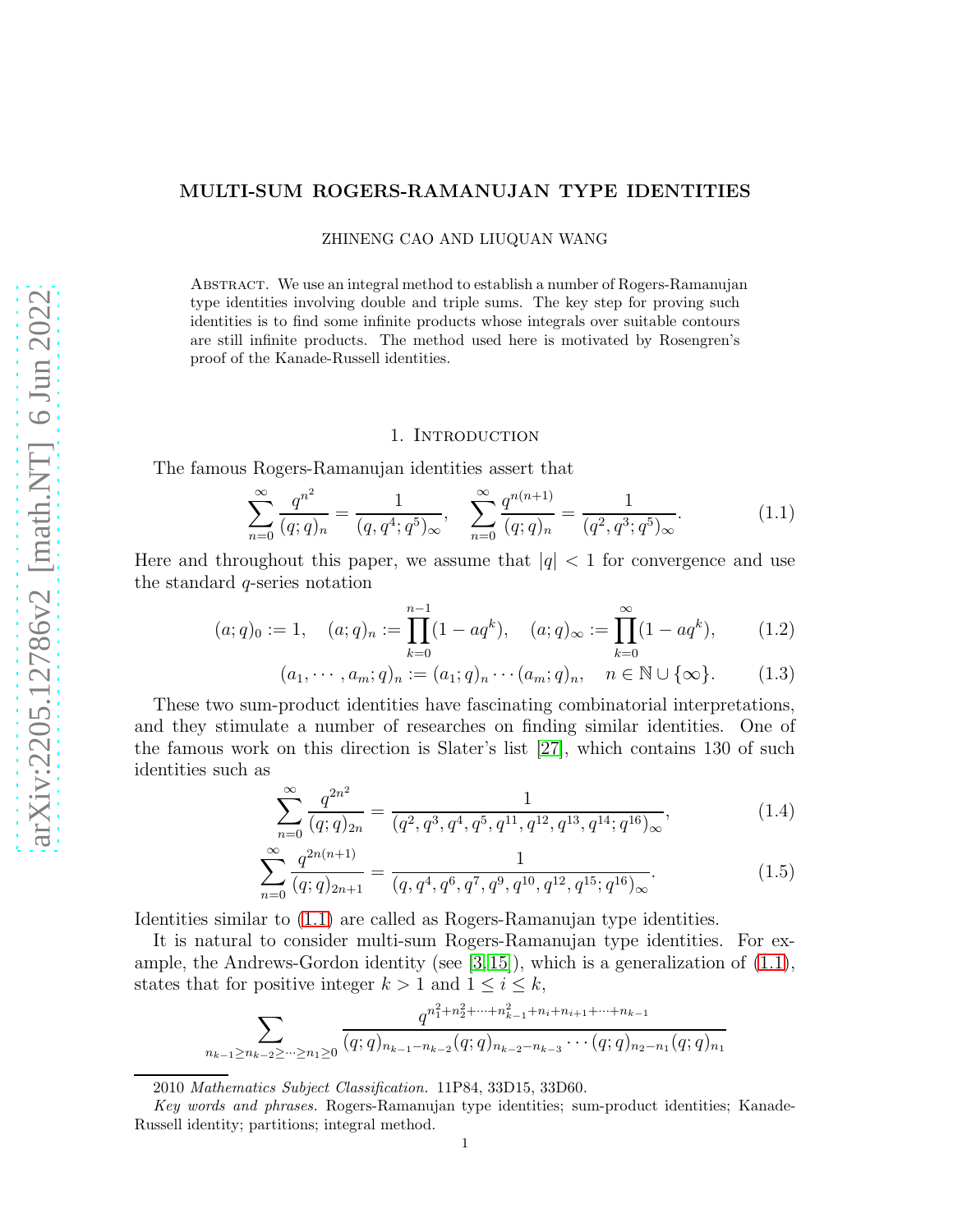2 ZHINENG CAO AND LIUQUAN WANG

$$
=\frac{(q^i, q^{2k+1-i}, q^{2k+1}; q^{2k+1})_{\infty}}{(q;q)_{\infty}}.
$$
\n(1.6)

Bressoud [\[9\]](#page-22-2) provided an even modulus analog of this identity. In a series of works (see e.g. [\[21,](#page-22-3)[22\]](#page-23-1)), Lepowsky and Wilson developed Lie theoretic approach to establish Rogers-Ramanujan type identities. In particular, they showed that the Rogers-Ramanujan identities, the Andrews-Gordon identity and Bressoud's identity are closely related to the affine Kac-Moody Lie algebra  $A_1^{(1)}$  $_1^{(1)}$ . This motivates people to find similar identities by studying other Lie algebras. See the books [\[5,](#page-22-4)[26\]](#page-23-2) for more historical background.

In recent years, Kanade and Russell [\[17\]](#page-22-5) searched for Rogers-Ramanujan type identities related to level 2 characters of the affine Lie algebra  $A_9^{(2)}$  $_9^{(2)}$ , and they conjectured a number of such identities. Let

$$
F(u, v, w) := \sum_{i,j,k \ge 0} \frac{(-1)^k q^{3k(k-1)+(i+2j+3k)(i+2j+3k-1)} u^i v^j w^k}{(q;q)_i (q^4;q^4)_j (q^6;q^6)_k},
$$
(1.7)

$$
G(u, v, w) := \sum_{i,j,k \ge 0} \frac{q^{(i+2j+3k)(i+2j+3k-1)/2+j^2} u^i v^j w^k}{(q;q)_i (q^2;q^2)_j (q^3;q^3)_k}.
$$
 (1.8)

Some of their conjectural identities are

<span id="page-1-2"></span>
$$
F(q, 1, q^3) = \frac{(q^3; q^{12})_{\infty}}{(q, q^2; q^4)_{\infty}},
$$
\n(1.9)

<span id="page-1-3"></span><span id="page-1-0"></span>
$$
F(q, q, q^6) = \frac{1}{(q^3; q^4)_{\infty}(q, q^8; q^{12})_{\infty}},
$$
\n(1.10)

<span id="page-1-1"></span>
$$
G(q, q^2, q^4) = \frac{1}{(q; q^3)_{\infty}(q^3, q^6, q^{11}; q^{12})_{\infty}},
$$
\n(1.11)

$$
G(q^2, q^4, q^5) = \frac{1}{(q^2; q^3)_{\infty}(q^3, q^6, q^7; q^{12})_{\infty}}.
$$
\n(1.12)

Five of their conjectural identities on  $F(u, v, w)$  as well as the identities [\(1.11\)](#page-1-0) and  $(1.12)$  on  $G(u, v, w)$  were confirmed by Bringmann, Jennings-Shaffer and Mahlburg [\[10\]](#page-22-6). Later, using an integral method, Rosengren [\[25\]](#page-23-3) gave proofs to all of the nine conjectural identities on  $F(u, v, w)$ .

Since there are numerous Rogers-Ramanujan type identities in the literature and some of them have similar shapes, it is more convenient to group some of them together. Following [\[31\]](#page-23-4), we shall call an identity of the following shape

finite sum of 
$$
\sum_{(i_1,\dots,i_k)\in S} \frac{(-1)^{t(i_1,\dots,i_k)} q^{Q(i_1,\dots,i_k)}}{(q^{n_1};q^{n_1})_{i_1}\cdots(q^{n_k};q^{n_k})_{i_k}} = \prod_{(a,n)\in P} (q^a;q^n)_{\infty}^{r(a,n)} \qquad (1.13)
$$

as a Rogers-Ramanujan type identity of index  $(n_1, n_2, \dots, n_k)$ . Here  $t(i_1, \dots, i_k)$ is an integer-valued function,  $Q(i_1, \dots, i_k)$  is a rational polynomial in variables  $i_1, \dots, i_k, n_1, \dots, n_k$  are positive integers with  $gcd(n_1, n_2, \dots, n_k) = 1, S$  is a subset of  $\mathbb{Z}^k$ , P is a finite subset of  $\mathbb{Q}^2$  and  $r(a, n)$  are integer-valued functions. With this notion, we see that the identities  $(1.9)$  and  $(1.10)$  are of index  $(1, 4, 6)$  while  $(1.11)$ and  $(1.12)$  are of index  $(1, 2, 3)$ .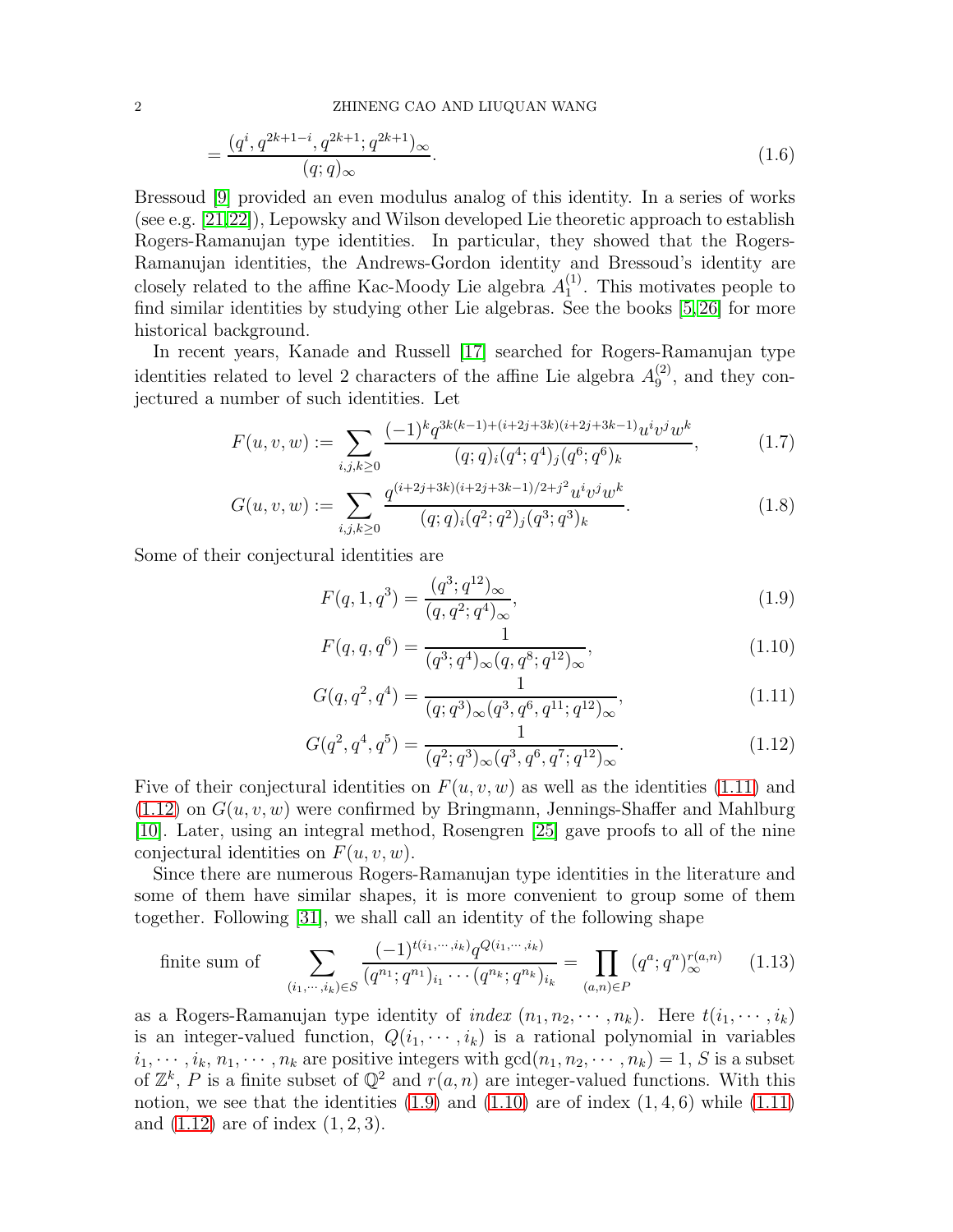There are some other identities similar to  $(1.9)$ – $(1.12)$  in the literature. First, we can find some identities involving double sums of index  $(1, 2)$ ,  $(1, 3)$  and  $(1, 4)$ . For instance, analytical forms of two conjectural partition identities of Capparelli [\[11\]](#page-22-7) were given in the work of Kanade and Russell  $[17]$  as well as the work of Kurşungöz [\[18\]](#page-22-8). These two identities are all of index  $(1, 3)$  and one of them is

$$
\sum_{i,j\geq 0} \frac{q^{2i^2 + 6ij + 6j^2}}{(q;q)_i (q^3;q^3)_j} = \frac{1}{(q^2,q^3,q^9,q^{10};q^{12})_\infty}.
$$
\n(1.14)

Kurşungöz [\[18\]](#page-22-8) also found four identities of index  $(1, 4)$ . Five conjectural identities of index  $(1, 3)$  were presented in [\[19,](#page-22-9) Conjecture 6.1] such as

$$
\sum_{i,j\geq 0} \frac{q^{i^2+3j^2+3ij}}{(q;q)_i(q^3;q^3)_j} = \frac{1}{(q,q^3,q^6,q^8;q^9)_{\infty}}.\tag{1.15}
$$

They are based on the work of Kanade and Russell [\[16\]](#page-22-10) and so far remain open.

Andrews [\[4\]](#page-22-11) and Takigiku and Tsuchioka [\[28\]](#page-23-5) provided some identities of index  $(1, 2)$ , which can be proved by summing over one of the index first and then summing over the second index. Uncu and Zudilin [\[30\]](#page-23-6) presented two identities of index (1, 2) and mentioned that they can be explained as instances of Bressoud's identities [\[8\]](#page-22-12). Berkovich and Uncu [\[7\]](#page-22-13) proved an identity of index (1, 3). In 2021, Andrews and Uncu  $[6]$  proved an identity of index  $(1, 3)$  and further conjectured that  $[6,$  Conjecture 1.2]

$$
\sum_{i,j\geq 0} \frac{(-1)^j q^{3j(3j+1)/2+i^2+3ij+i+j}}{(q;q)_i (q^3;q^3)_j} = \frac{1}{(q^2,q^3;q^6)_{\infty}}.\tag{1.16}
$$

This was first proved by Chern [\[12\]](#page-22-15) and then by Wang [\[31\]](#page-23-4). Through the integral method, Wang [\[31\]](#page-23-4) also provided new proofs to some other double sum Rogers-Ramanujan type identities of indexes  $(1, 2)$ ,  $(1, 3)$  and  $(1, 4)$ .

As for identities involving triple sums or quadruple sums, besides the Kanade-Russell identities of indexes  $(1, 2, 3)$  and  $(1, 4, 6)$  such as  $(1.9)$ – $(1.12)$ , there are other known identities of indexes  $(1, 1, 6)$ ,  $(1, 2, 2)$ ,  $(1, 2, 3)$ ,  $(1, 1, 1, 2)$ ,  $(1, 2, 2, 4)$ and  $(1, 2, 3, 4)$ . For example, Rosengren [\[25,](#page-23-3) Eq.  $(5.3a)$ ] proved an identity of index  $(1, 1, 6)$ . Kanade and Russell [\[17\]](#page-22-5) presented four conjectural identities of index  $(1, 2, 3, 4)$ . Takigiku and Tsuchioka [\[29\]](#page-23-7) proved some identities of indexes  $(1, 2, 2)$ and (1, 2, 2, 4), which are related to the principal characters of the level 5 and level 7 standard modules of the affine Lie algebra  $A_2^{(2)}$  $2<sup>(2)</sup>$ . For example, they proved that [\[29,](#page-23-7) Theorem 1.3]

$$
\sum_{i,j,k\geq 0} \frac{q^{\binom{i}{2}+8\binom{j}{2}+10\binom{k}{2}+2ij+2ik+8jk+i+4j+5k}}{(q;q)_i(q^2;q^2)_j(q^2;q^2)_k}
$$
\n
$$
=\frac{1}{(q,q^3,q^4,q^5,q^7,q^9,q^{11},q^{13},q^{15},q^{16},q^{17},q^{19};q^{20})_{\infty}}.\tag{1.17}
$$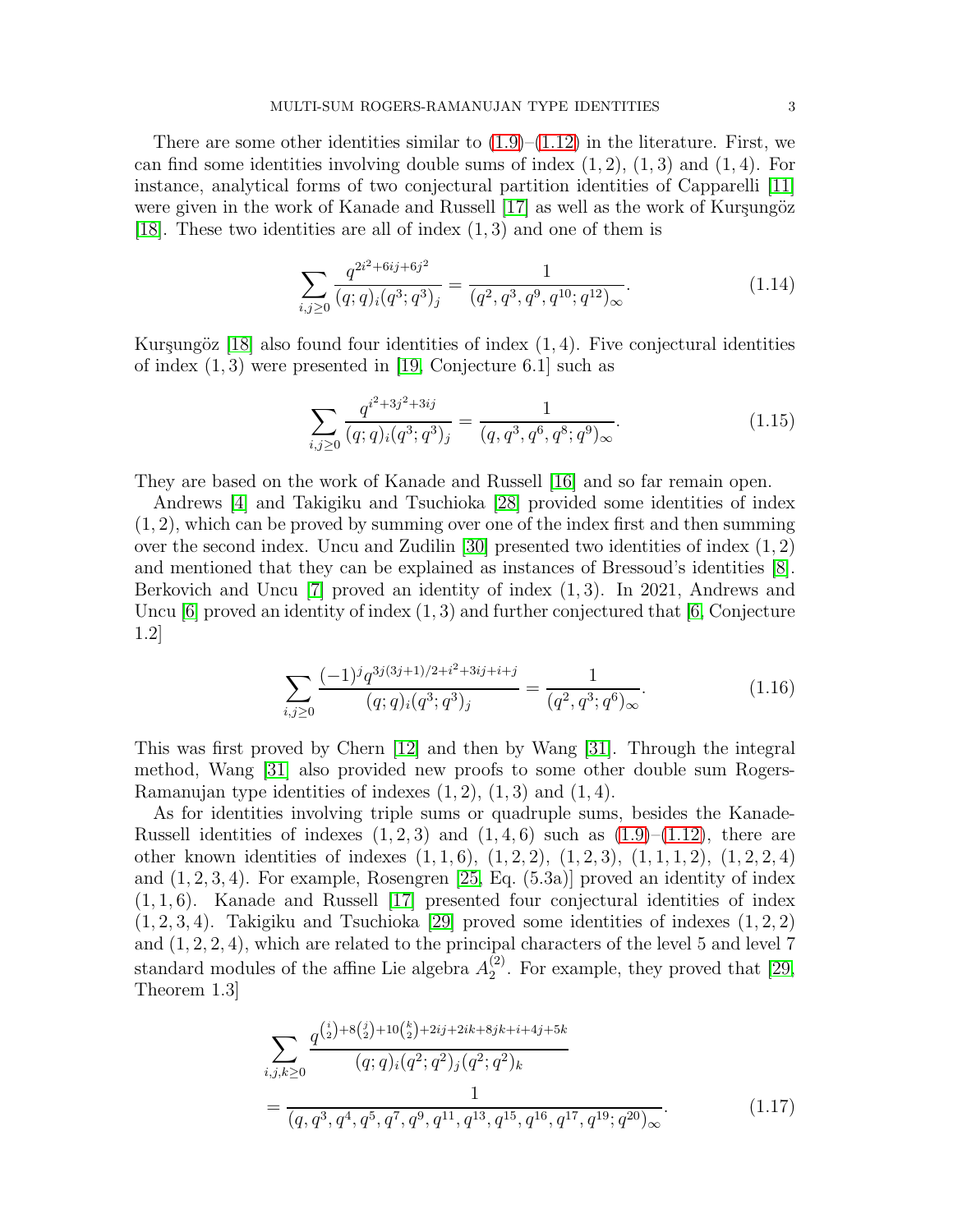Recently, Mc Laughlin [\[20\]](#page-22-16) applied Rosengren's method in [\[25\]](#page-23-3) to derive some new Rogers-Ramanujan type identities including the following one of index (1, 2, 3)

$$
\sum_{i,j,k\geq 0} \frac{(-1)^j q^{(3k+2j-i)(3k+2j-i-1)/2+j(j-1)-i+6j+6k}}{(q;q)_i (q^2;q^2)_j (q^3;q^3)_k} = \frac{(-1;q)_\infty (q^{18};q^{18})_\infty}{(q^3;q^3)_\infty (q^9;q^{18})_\infty}.\tag{1.18}
$$

Note that in [\[20\]](#page-22-16), such identities are called as identities of Kanade-Russell type. In the way of finding generalizations of Capparelli's first partition identity, Dousse and Lovejoy [\[13,](#page-22-17) Eqs.  $(2.6),(2.7)$ ] proved the following identity of index  $(1,1,1,2)$ :

$$
\sum_{i,j,k,l\geq 0} \frac{a^{i+l}b^{j+l}q^{\binom{i+j+k+2l+1}{2}+\binom{i+1}{2}+\binom{j+1}{2}+l}}{(q;q)_i(q;q)_j(q;q)_k(q^2;q^2)_l} = (-q;q)_{\infty}(-aq^2, -bq^2; q^2)_{\infty}.\tag{1.19}
$$

Motivated by the above works, in this paper, we will use the integral method to establish some Rogers-Ramanujan type identities of the following indexes

 $(1, 1), (1, 2), (1, 1, 1), (1, 1, 2), (1, 1, 3), (1, 2, 2), (1, 2, 3), (1, 2, 4).$ 

Most of our results are new. Some of them contain additional parameters and thus indicate infinite families of Rogers-Ramanujan type identities. For instance, we prove that (see Theorems [3.4](#page-8-0) and [4.2\)](#page-13-0)

$$
\sum_{i,j\geq 0} \frac{u^{i-j}q^{\binom{i}{2}+\binom{j+1}{2}+a\binom{j-i}{2}}}{(q;q)_i(q;q)_j} = \frac{(-uq^a, -q/u, q^{a+1}; q^{a+1})_{\infty}}{(q;q)_{\infty}},
$$
\n
$$
\frac{(-1)^{i+j}b^{-i+j}c^{i-j+k}q^{(i^2+(i-j+2k)^2-2i+3j-2k)/2}}{(q;q)_i(q;q)_j(q^2;q^2)_k} = \frac{(-q, bq^2/c;q)_{\infty}(bq,c/b;q^2)_{\infty}}{(b^2q^2/c;q^2)_{\infty}}.
$$
\n(1.20)

<span id="page-3-0"></span>(1.21)

Some of the identities we discovered are quite surprising. For example, we find that for any  $u \in \mathbb{C}$  (see Theorems [4.6](#page-15-0) and [4.7\)](#page-17-0),

$$
\sum_{i,j,k\geq 0} \frac{(-1)^{i+j} u^{i+3k} q^{(i^2-i)/2+(i-2j+3k)^2/4}}{(q;q)_i (q^2;q^2)_j (q^3;q^3)_k} = \frac{(u^2;q)_\infty (q,-u^2;q^2)_\infty}{(-u^6;q^6)_\infty},\qquad(1.22)
$$

$$
\sum_{i,j,k\geq 0} \frac{(-1)^{(i-2j+3k)/2} u^{i+k} q^{(i^2-i)/2+(i-2j+3k)^2/4}}{(q;q)_i (q^2;q^2)_j (q^3;q^3)_k} = \frac{(q;q^2)_{\infty} (-u^2;q^3)_{\infty}}{(u^2;q^6)_{\infty}}.\tag{1.23}
$$

A rough look at these identities will let us doubt their correctness. From the expression of each identity, it is expected that the left side will be a power series in  $q^{1/4}$ . But it turns out that it is a power series in q, as the right side indicates.

The rest of this paper is organized as follows. In Section [2](#page-4-0) we collect some useful q-series formulas which will be used to derive our identities. In Sections [3](#page-5-0) and [4](#page-12-0) we present and prove identities involving double sums and triple sums, respectively. Finally, we give some concluding remarks in Section [5](#page-19-0) including a new proof of [\(1.19\)](#page-3-0) via the integral method.

 $\sum$  $_{i,j,k\geq0}$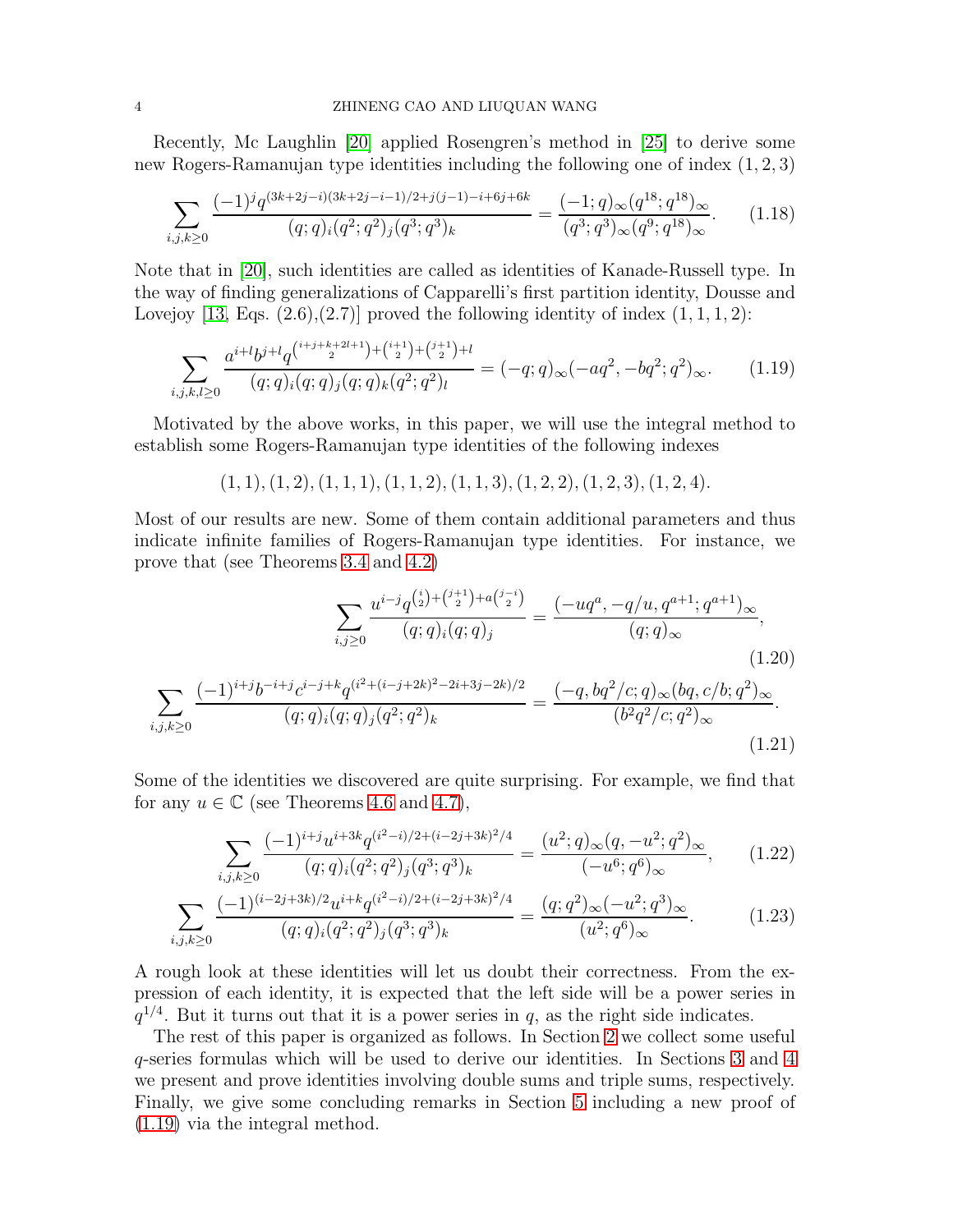#### 2. Preliminaries

<span id="page-4-0"></span>Throughout this paper we will denote  $\zeta_n = e^{2\pi i/n}$ . First, we need Euler's q-exponential identities

$$
\sum_{n=0}^{\infty} \frac{z^n}{(q;q)_n} = \frac{1}{(z;q)_{\infty}}, \quad \sum_{n=0}^{\infty} \frac{q^{\binom{n}{2}} z^n}{(q;q)_n} = (-z;q)_{\infty}, \quad |z| < 1. \tag{2.1}
$$

These two identities are corollaries of the  $q$ -binomial theorem

$$
\sum_{n=0}^{\infty} \frac{(a;q)_n}{(q;q)_n} z^n = \frac{(az;q)_{\infty}}{(z;q)_{\infty}}, \quad |z| < 1. \tag{2.2}
$$

We also need the Jacobi triple product identity

$$
(q, z, q/z; q)_{\infty} = \sum_{n=-\infty}^{\infty} (-1)^n q^{\binom{n}{2}} z^n.
$$
 (2.3)

We recall the basic hypergeometric series

$$
{}_{r}\phi_s\bigg(\begin{matrix} a_1, \dots, a_r \\ b_1, \dots, b_s \end{matrix}; q, z\bigg) := \sum_{n=0}^{\infty} \frac{(a_1, \dots, a_r; q)_n}{(q, b_1, \dots, b_s; q)_n} \Big((-1)^n q^{\binom{n}{2}}\Big)^{1+s-r} z^n
$$

For a Laurent series  $f(z) = \sum_{n=-N}^{\infty} a(n)z^n$ , we shall use  $[z^n]f(z)$  to denote the coefficient of  $z^n$ . That is,  $[z^n]f(z) = a(n)$ . We recall the following simple fact

$$
\oint_{K} f(z) \frac{dz}{2\pi i z} = [z^{0}] f(z),\tag{2.4}
$$

where  $K$  is a positively oriented and simple closed contour such that all poles of  $f(z)$  are outside K. This fact will be used frequently but usually without mention.

There are two steps in using the integral method to prove Rogers-Ramanujan type identities:

- Step 1. Express the sum side as a finite sum of integrals of some infinite products.
- Step 2. Evaluate each of these integrals.

The first step is quite straightforward. In the proofs of all the Rogers-Ramanujan type identities appeared in [\[25\]](#page-23-3), [\[31\]](#page-23-4) and this paper, this step will be done by the use of [\(2.1\)](#page-4-1) and [\(2.3\)](#page-4-2).

The main difficulty lies in the second step. In the book [\[14,](#page-22-18) Sections 4.9 and 4.10], calculations of the integral

$$
\oint_K \frac{(a_1z, \dots, a_Az, b_1/z, \dots, b_B/z; q)_{\infty}}{(c_1z, \dots, c_Cz, d_1/z, \dots, d_D/z; q)_{\infty}} z^m \frac{dz}{2\pi iz}
$$

are given. Here  $m$  is an integer,  $K$  is a deformation of the (positively oriented) unit circle so that the poles of  $1/(c_1z, \dots, c_Cz; q)_{\infty}$  lie outside the contour and the origin and poles of  $1/(d_1/z, \dots, d_D/z; q)_{\infty}$  lie inside the contour. Throughout this paper, all the integral paths will be chosen in this way and we will omit them from the integral symbol. We will not need these general calculations. Instead, we recall some known formulas which will suffice to establish our multi-sum Rogers-Ramanujan type identities.

<span id="page-4-4"></span><span id="page-4-3"></span><span id="page-4-2"></span><span id="page-4-1"></span>.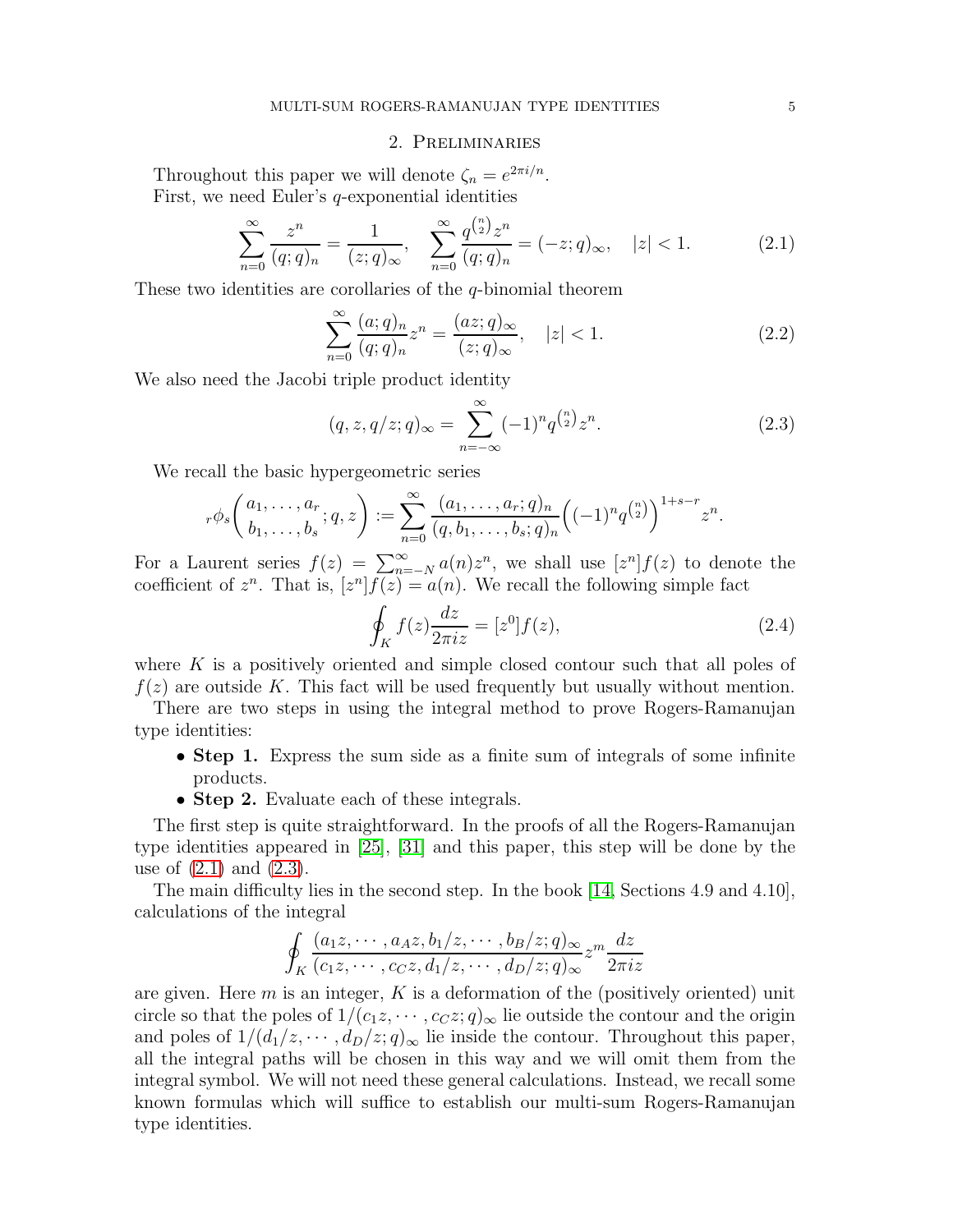First, from [\[14,](#page-22-18) Eq. (4.10.8)] we find that when  $|a_1a_2a_3| < |c_1c_2c_3|$ ,

<span id="page-5-4"></span>
$$
\oint \frac{(a_1 z, a_2 z, a_3 z, b_1/z; q)_{\infty} dz}{(c_1 z, c_2 z, c_3 z, d_1/z; q)_{\infty}} \frac{dz}{2\pi i z}
$$
\n
$$
= \frac{(a_1 d_1, a_2 d_1, a_3 d_1, b_1/d_1; q)_{\infty}}{(q, c_1 d_1, c_2 d_1, c_3 d_1; q)_{\infty}} \times 4\phi_3 \left( \begin{array}{c} c_1 d_1, c_2 d_1, c_3 d_1, q d_1/b_1 \\ a_1 d_1, a_2 d_1, a_3 d_1 \end{array}; q, b_1/d_1 \right).
$$
\n(2.5)

From [\[14,](#page-22-18) Eq. (4.11.2), (4.11.3)] we find

$$
\oint \frac{(cz/\beta, qz/c\alpha, c\alpha/z, q\beta/cz; q)_{\infty}}{(az, bz, \alpha/z, \beta/z; q)_{\infty}} \frac{dz}{2\pi iz} = \frac{(ab\alpha\beta, c, q/c, c\alpha/\beta, q\beta/c\alpha; q)_{\infty}}{(a\alpha, a\beta, b\alpha, b\beta, q; q)_{\infty}}, \quad (2.6)
$$
\n
$$
\oint \frac{(\delta z, qz/\gamma, \gamma/z, \gamma z/\alpha\beta, q\alpha\beta/\gamma z; q)_{\infty}}{(az, bz, cz, \alpha/z, \beta/z; q)_{\infty}} \frac{dz}{2\pi iz}
$$
\n
$$
= \frac{(\gamma/\alpha, q\alpha/\gamma, \gamma/\beta, q\beta/\gamma, \delta/a, \delta/b, \delta/c; q)_{\infty}}{(a\alpha, a\beta, b\alpha, b\beta, c\alpha, c\beta, q; q)_{\infty}}, \quad (2.7)
$$

where  $\delta = abc\alpha\beta$ ,  $abc\alpha\beta\gamma \neq 0$  and

<span id="page-5-2"></span><span id="page-5-1"></span>
$$
a\alpha, a\beta, b\alpha, b\beta, c\alpha, c\beta \neq q^{-n}, \quad n = 0, 1, 2, \dots
$$

Clearly, [\(2.6\)](#page-5-1) follows from [\(2.7\)](#page-5-2) after letting  $c \to 0$ .

Next, we recall some identities in Rosengren's work [\[25\]](#page-23-3). From [\[25,](#page-23-3) Eq. (3.2)] we know that when  $\alpha_1 \alpha_2 = \beta_1 \beta_2 \beta_3$ ,

$$
\oint \frac{(\alpha_1 z, \alpha_2 z, qz, 1/z; q)_{\infty}}{(\beta_1 z, \beta_2 z, \beta_3 z; q)_{\infty}} \frac{dz}{2\pi i z} = \frac{(\beta_1, \alpha_1/\beta_1; q)_{\infty}}{(q; q)_{\infty}} 2\phi_1 \left(\frac{\alpha_2/\beta_2, \alpha_2/\beta_3}{\beta_1}; q, \frac{\alpha_1}{\beta_1}\right). \tag{2.8}
$$

From the proof of [\[25,](#page-23-3) Proposition 3.2], we conclude that

$$
\oint \frac{(abz, cz, qz/t, t/z; q)_{\infty}}{(az, bz, cz/t, d/z; q)_{\infty}} \frac{dz}{2\pi iz} = \frac{(abd, dq/t, t, c; q)_{\infty}}{(q, ad, bd, cd/t; q)_{\infty}} {}_3\phi_2 \left( \begin{array}{c} a, b, cd/t \\ c, abd \end{array} ; q, t \right). \tag{2.9}
$$

Using the above formulas in Step 2, we can convert the sum-side of our Rogers-Ramanujan type identities to a  $_r \phi_s$  series. Then to complete Step 2, it remains to evaluate this  $r\phi_s$  series. Here we recall the q-Gauss summation formula [\[14,](#page-22-18) (II. 8)]

<span id="page-5-8"></span><span id="page-5-7"></span><span id="page-5-6"></span><span id="page-5-5"></span><span id="page-5-3"></span>
$$
{}_2\phi_1\left(\begin{array}{c} a,b\\c \end{array};q,\frac{c}{ab} \right) = \frac{(c/a,c/b;q)_\infty}{(c,c/ab;q)_\infty},\tag{2.10}
$$

the Bailey-Daum summation formula [\[14,](#page-22-18) (II. 9)]

$$
{}_2\phi_1\left(\begin{array}{c} a,b \\ aq/b \end{array}; q, -\frac{q}{b}\right) = \frac{(-q;q)_{\infty}(aq, aq^2/b^2; q^2)_{\infty}}{(aq/b, -q/b; q)_{\infty}} \tag{2.11}
$$

and the  $q$ -Dixon summation formula [\[14,](#page-22-18) (II.13)]

$$
{}_{4}\phi_{3}\left(\begin{array}{c} a, -qa^{1/2}, b, c \\ -a^{1/2}, aq/b, aq/c \end{array}; q, \frac{qa^{1/2}}{bc}\right) = \frac{(aq, qa^{1/2}/b, qa^{1/2}/c, aq/bc; q)_{\infty}}{(aq/b, aq/c, qa^{1/2}, qa^{1/2}/bc; q)_{\infty}}.
$$
(2.12)

#### 3. Identities involving double sums

<span id="page-5-0"></span>In this section, we present some identities involving double sums of indexes  $(1, 1)$ and  $(1, 2)$ .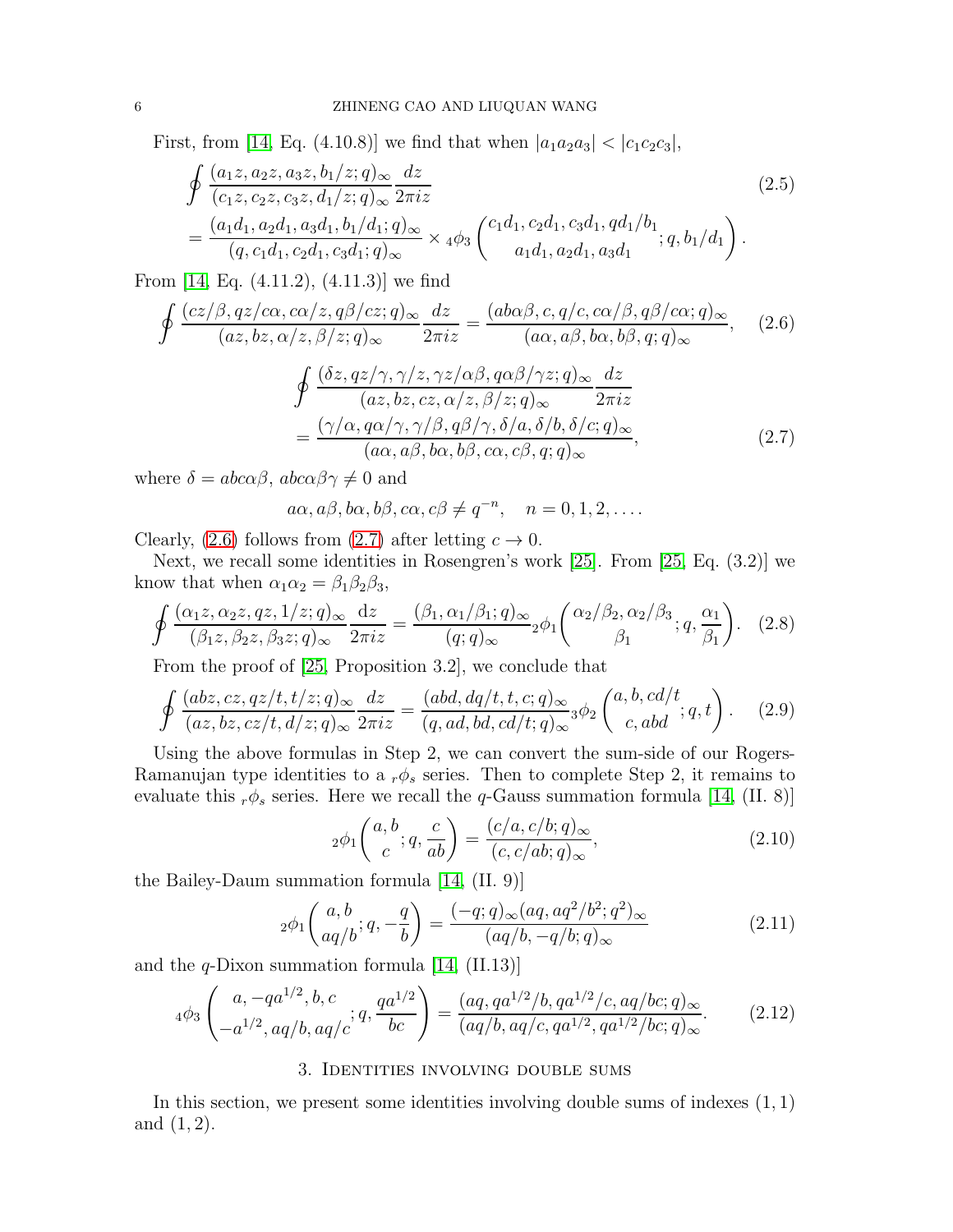#### 3.1. Identities of index  $(1, 1)$ .

<span id="page-6-1"></span>Theorem 3.1. We have

<span id="page-6-0"></span>
$$
\sum_{i,j\geq 0} \frac{(-1)^{i+j} u^i v^j q^{((i-j)^2-i-j)/2}}{(q;q)_i (q;q)_j} = \frac{(u,v;q)_{\infty}}{(uv/q;q)_{\infty}}.\tag{3.1}
$$

Note that the identity  $(3.1)$  is symmetric in u and v.

*Proof.* Setting  $a = c = 0$  in [\(2.9\)](#page-5-3), we deduce that

$$
(q;q)_{\infty} \oint \frac{(qz/t, t/z; q)_{\infty}}{(bz, d/z; q)_{\infty}} \frac{dz}{2\pi iz} = \frac{(dq/t, t; q)_{\infty}}{(bd; q)_{\infty}} \sum_{n \ge 0} \frac{(b; q)_n}{(q; q)_n} t^n = \frac{(dq/t, bt; q)_{\infty}}{(bd; q)_{\infty}}, \quad (3.2)
$$

where for the last equality we used  $(2.2)$ .

Now by  $(2.1)$  and  $(2.3)$ ,

$$
LHS = \oint \sum_{i,j\geq 0} \sum_{k=-\infty}^{\infty} \frac{(bz)^i (d/z)^j (-t/z)^k q^{(k^2-k)/2}}{(q;q)_i (q;q)_j} \frac{dz}{2\pi iz}
$$
  
= 
$$
\sum_{i,j\geq 0} \frac{(-1)^{i+j} b^i d^j t^{i-j} q^{((i-j)^2 - i+j)/2}}{(q;q)_i (q;q)_j}.
$$

Here we used [\(2.4\)](#page-4-4) for the second equality. This proves the desired identity after replacing bt by u, and  $dq/t$  by v.

We can also prove Theorem [3.1](#page-6-1) by the following way.

Second proof of Theorem [3.1.](#page-6-1) Summing over i first using  $(2.1)$  and then applying  $(2.2)$ , we have

$$
\sum_{i,j\geq 0} \frac{(-1)^{i+j} u^i v^j q^{((i-j)^2-i-j)/2}}{(q;q)_i (q;q)_j} = \sum_{j\geq 0} \frac{(-v)^j q^{(j^2-j)/2}}{(q;q)_j} \sum_{i\geq 0} \frac{(-uq^{-j})^i q^{(i^2-i)/2}}{(q;q)_i}
$$

$$
= \sum_{j\geq 0} \frac{(uq^{-j};q)_{\infty}(-v)^j q^{(j^2-j)/2}}{(q;q)_j} = (u;q)_{\infty} \sum_{j\geq 0} \frac{(uv/q)^j (q/u;q)_j}{(q;q)_j}
$$

$$
= \frac{(u,v;q)_{\infty}}{(uv/q;q)_{\infty}}.
$$

Setting  $u = -q$ ,  $v = -q^{1/2}$  and  $u = -q$ ,  $v = -q$  in Theorem [3.1,](#page-6-1) we obtain

$$
\sum_{i,j\geq 0} \frac{q^{((i-j)^2+i)/2}}{(q;q)_i (q;q)_j} = \frac{1}{(q^{1/2};q)_{\infty}^2},\tag{3.3}
$$

<span id="page-6-2"></span>
$$
\sum_{i,j\geq 0} \frac{q^{((i-j)^2+i+j)/2}}{(q;q)_i (q;q)_j} = \frac{(q^2;q^2)_{\infty}^2}{(q;q)_{\infty}^3}.
$$
\n(3.4)

<span id="page-6-3"></span>Theorem 3.2. We have

$$
\sum_{i,j\geq 0} \frac{(-1)^{i+j} u^i q^{(i-j)^2}}{(q^2;q^2)_i (q^2;q^2)_j} = \frac{(u;q)_{\infty} (q;q^2)_{\infty}}{(u;q^2)_{\infty}^2}.
$$
\n(3.5)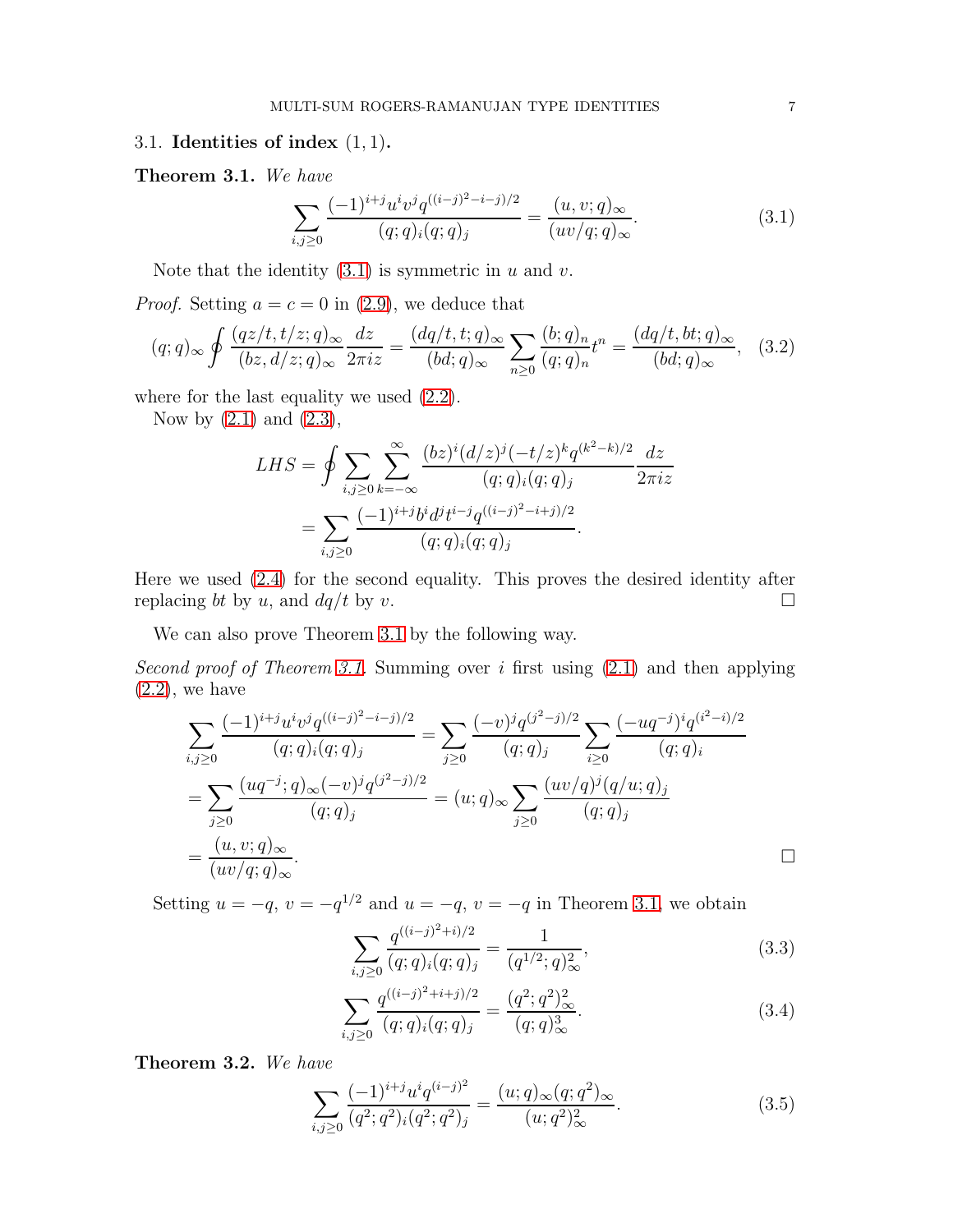*Proof.* Setting  $c = q^{1/2}$ ,  $a = -b$  and  $\alpha = -\beta$  in [\(2.6\)](#page-5-1), then multiplying both sides by  $(q^2; q^2)_{\infty}$ , we obtain by [\(2.1\)](#page-4-1) and [\(2.3\)](#page-4-2) that the left side of [\(2.6\)](#page-5-1) becomes

$$
LHS = (q^2; q^2)_{\infty} \oint \frac{(qz^2/\alpha^2, q\alpha^2/z^2; q^2)_{\infty}}{(a^2z^2, \alpha^2/z^2; q^2)_{\infty}} \frac{dz}{2\pi iz}
$$
  
= 
$$
\oint \sum_{i,j\geq 0} \sum_{k=-\infty}^{\infty} \frac{(a^2z^2)^i(\alpha^2/z^2)^j(-q\alpha^2/z^2)^k q^{k^2-k}}{(q^2; q^2)_i(q^2; q^2)_j} \frac{dz}{2\pi iz}
$$
  
= 
$$
\sum_{i,j\geq 0} \frac{(-1)^{i+j}a^{2i}\alpha^{2i}q^{(i-j)^2}}{(q^2; q^2)_i(q^2; q^2)_j},
$$

and the right side of [\(2.6\)](#page-5-1) becomes

$$
RHS = \frac{(a^2\alpha^2;q)_{\infty}(q;q^2)_{\infty}}{(a^2\alpha^2;q^2)_{\infty}^2}.
$$

This proves the theorem after replacing  $\alpha^2 a^2$  by u.

<span id="page-7-3"></span><span id="page-7-2"></span>

For example, if we set  $u = -q$ ,  $u = -q^{3/2}$  or  $u = -q^2$  in the above theorem and replace q by  $q^2$  in the second assignment, we obtain

$$
\sum_{i,j\geq 0} \frac{(-1)^j q^{(i-j)^2+i}}{(q^2;q^2)_i (q^2;q^2)_j} = \frac{(q;q^2)_{\infty}^2}{(q^2;q^4)_{\infty}^2},\tag{3.6}
$$

$$
\sum_{i,j\geq 0} \frac{(-1)^j q^{2(i-j)^2+3i}}{(q^4;q^4)_i (q^4;q^4)_j} = \frac{(q^2,q^{10};q^8)_{\infty} (q^3;q^4)_{\infty}}{(q^5;q^4)_{\infty}},\tag{3.7}
$$

$$
\sum_{i,j\geq 0} \frac{(-1)^j q^{(i-j)^2+2i}}{(q^2;q^2)_i (q^2;q^2)_j} = \frac{(q,q^2,q^6;q^4)_{\infty}}{(q^5;q^4)_{\infty}}.
$$
\n(3.8)

<span id="page-7-4"></span>Theorem 3.3. We have

$$
\sum_{i,j\geq 0} \frac{(-1)^{i+j} q^{(i-j)^2/2} (q^j - q^{i+1/2})}{(q;q)_i (q;q)_j} = \frac{(q^{1/2};q)_{\infty}^2}{(q;q)_{\infty}},\tag{3.9}
$$

$$
\sum_{i,j\geq 0} \frac{q^{(i-j)^2/2} (q^j + q^{i+1/2})}{(q;q)_i (q;q)_j} = \frac{(q;q^2)_{\infty}}{(q^2;q^2)_{\infty} (q^{1/2};q)^2_{\infty}}.
$$
(3.10)

*Proof.* From  $(2.5)$  and  $(2.12)$  we have

$$
\oint \frac{(-a^{1/2}z, a^{1/2}qz, abz, b/z; q)_{\infty}}{(az, -a^{1/2}qz, a^{1/2}z, 1/z; q)_{\infty}} \frac{dz}{2\pi i z}
$$
\n
$$
= \frac{(-a^{1/2}, a^{1/2}q, ab, b; q)_{\infty}}{(q, a, -a^{1/2}q, a^{1/2}; q)_{\infty}} {}_4\phi_3 \left( \begin{array}{c} a, -a^{1/2}q, a^{1/2}, q/b \\ -a^{1/2}, a^{1/2}q, ab \end{array}; q, b \right)
$$
\n
$$
= \frac{(-a^{1/2}, aq, a^{1/2}b, a^{1/2}b; q)_{\infty}}{(a^{1/2}, a, -a^{1/2}q, a^{1/2}q; q)_{\infty}}.
$$
\n(3.11)

Let  $a = q^2$  in [\(3.11\)](#page-7-0). We obtain

<span id="page-7-1"></span><span id="page-7-0"></span>
$$
\oint \frac{(-qz, bq^2z, b/z; q)_{\infty}}{(-q^2z, qz, 1/z; q)_{\infty}} \frac{dz}{2\pi i z} = \frac{(-q, q^3, bq, bq; q)_{\infty}}{(q, q^2, -q^2, q^2; q)_{\infty}}.
$$
\n(3.12)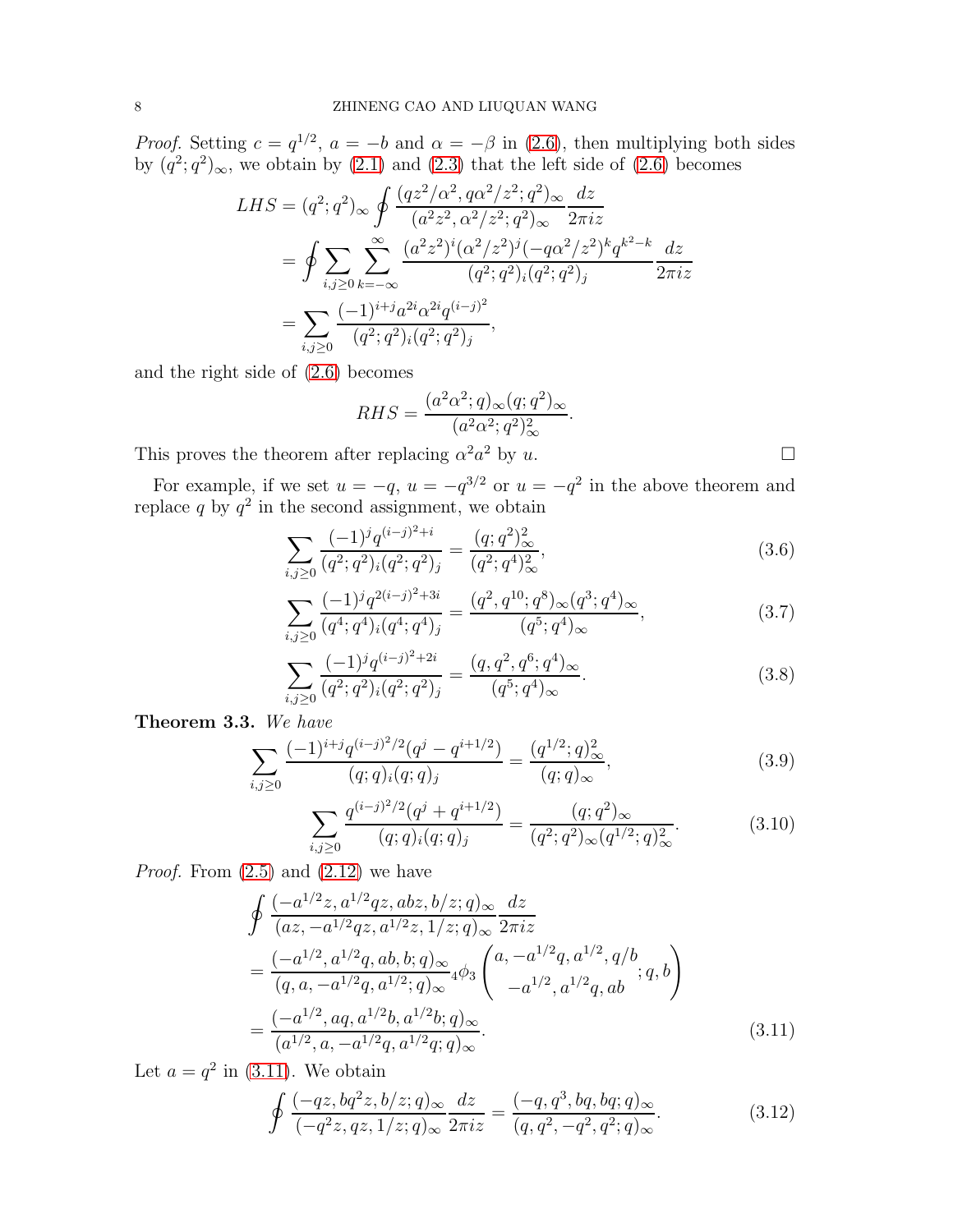Setting  $b = q^{-1/2}$  in [\(3.12\)](#page-7-1) and multiplying both sides by  $(q; q)_{\infty}$ , we see that its left side becomes

$$
(q;q)_{\infty} \oint \frac{(-qz, q^{3/2}z, 1/q^{1/2}z; q)_{\infty}}{(-q^2z, qz, 1/z; q)_{\infty}} \frac{dz}{2\pi iz}
$$
  
= 
$$
\oint (1+qz) \sum_{i,j\geq 0} \frac{(qz)^i (1/z)^j}{(q;q)_i (q;q)_j} \sum_{k=-\infty}^{\infty} (-q^{1/2}z)^{-k} q^{(k^2-k)/2} \frac{dz}{2\pi iz}
$$
  
= 
$$
\sum_{i,j\geq 0} \frac{(-1)^{i+j} q^{(i-j)^2/2} (q^j - q^{i+1/2})}{(q;q)_i (q;q)_j},
$$

and its right side becomes

$$
RHS = \frac{(-q, q^3, q^{1/2}, q^{1/2}; q)_{\infty}}{(q^2, -q^2, q^2; q)_{\infty}} = \frac{(q^{1/2}; q)_{\infty}^2}{(q; q)_{\infty}}.
$$

This proves [\(3.9\)](#page-7-2).

Similarly, setting  $b = -q^{-1/2}$  in [\(3.12\)](#page-7-1) and applying [\(2.1\)](#page-4-1) and [\(2.3\)](#page-4-2), we obtain  $(3.10)$ .

Note that if we set  $b = -1$  in [\(3.12\)](#page-7-1), then we obtain [\(3.4\)](#page-6-2).

<span id="page-8-1"></span>Remark 1. Similar to the second proof of Theorem [3.1,](#page-6-1) Theorems [3.2](#page-6-3) and [3.3](#page-7-4) can also be proved by summing over one of the index first. We omit these proofs.

Now we present another set of Rogers-Ramanujan type identities of index (1, 1). These identities are proved by repeated use of the Jacobi triple product identity, and we do not need to calculate any  $_r \phi_s$  series.

<span id="page-8-0"></span>Theorem 3.4. We have

$$
\sum_{i,j\geq 0} \frac{u^{i-j} q^{\binom{i}{2}+\binom{j+1}{2}+a\binom{j-i}{2}}}{(q;q)_i (q;q)_j} = \frac{(-uq^a, -q/u, q^{a+1}; q^{a+1})_\infty}{(q;q)_\infty}.
$$
(3.13)

Proof. By the Jacobi triple product identity, we have

$$
(q;q)_{\infty}(q^{a};q^{a})_{\infty} \oint (uz,q/uz;q)_{\infty}(z,q^{a}/z;q^{a})_{\infty} \frac{dz}{2\pi iz}
$$
  
= 
$$
\oint \sum_{i,j=-\infty}^{\infty} (-uz)^{i} q^{i} (z)(-z)^{j} q^{a} {j \choose 2} \frac{dz}{2\pi iz}
$$
  
= 
$$
\sum_{i=-\infty}^{\infty} u^{i} q^{(a-1)i/2} q^{(a+1)i^{2}/2}
$$
  
= 
$$
(-uq^{a}, -q/u, q^{a+1}; q^{a+1})_{\infty}.
$$

By [\(2.1\)](#page-4-1) and [\(2.3\)](#page-4-2), the left side of this identity can also be written as

$$
LHS = (q;q)_{\infty} \oint \sum_{i,j \ge 0} \frac{(-uz)^i q^{\binom{i}{2}}}{(q;q)_i} \cdot \frac{(-q/uz)^j q^{\binom{j}{2}}}{(q;q)_j} \cdot \sum_{k=-\infty}^{\infty} (-z)^k q^{a\binom{k}{2}} \frac{dz}{2\pi iz}
$$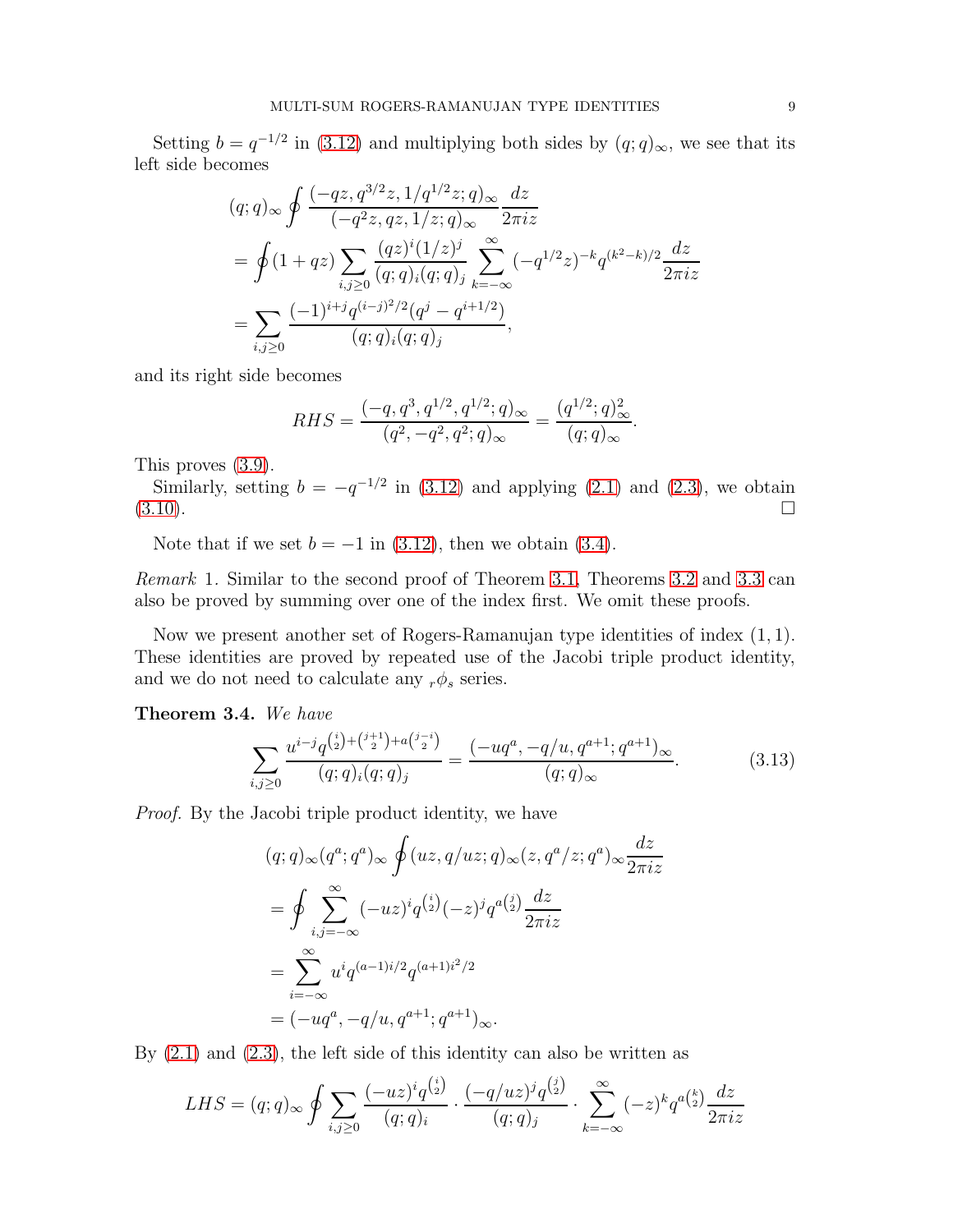.

$$
= (q;q)_{\infty} \sum_{i,j \geq 0} \frac{u^{i-j} q^{\binom{i}{2} + \binom{j+1}{2} + a^{\binom{j-i}{2}}}}{(q;q)_{i} (q;q)_{j}}
$$

This proves the desired identity.  $\Box$ 

Replacing q by  $q^{m_1}$  and setting  $a = m_2/m_1$  and  $u = \pm q^n$ , where  $m_1, m_2 > 0$  and  $n \in \mathbb{R}$ , we obtain the following corollary.

<span id="page-9-3"></span>Corollary 3.5. We have

$$
\sum_{i,j\geq 0} \frac{q^{((m_1+m_2)(i^2+j^2)-2m_2ij+(2n-m_1+m_2)(i-j))/2}}{(q^{m_1}; q^{m_1})_i (q^{m_1}; q^{m_1})_j}
$$
\n
$$
=\frac{(-q^{m_1-n}, -q^{m_2+n}, q^{m_1+m_2}; q^{m_1+m_2})_{\infty}}{(q^{m_1}; q^{m_1})_{\infty}},
$$
\n
$$
\sum_{i,j\geq 0} \frac{(-1)^{i+j}q^{((m_1+m_2)(i^2+j^2)-2m_2ij+(2n-m_1+m_2)(i-j))/2}}{(q^{m_1}; q^{m_1})_i (q^{m_1}; q^{m_1})_j}
$$
\n
$$
=\frac{(q^{m_1-n}, q^{m_2+n}, q^{m_1+m_2}; q^{m_1+m_2})_{\infty}}{(q^{m_1}; q^{m_1})_{\infty}}.
$$
\n(3.15)

As examples, if we set  $(m_1, m_2, n) = (1, 3, -1)$  in  $(3.14)$ , we obtain

$$
\sum_{i,j=0}^{\infty} \frac{q^{2(i^2+j^2)-3ij}}{(q;q)_i(q;q)_j} = \frac{(-q^2,-q^2,q^4;q^4)_{\infty}}{(q;q)_{\infty}}.
$$

Setting  $(m_1, m_2, n)$  as  $(3, 4, 0), (3, 4, 1)$  or  $(3, 4, 2)$  in  $(3.15)$ , we obtain

$$
\sum_{i,j\geq 0} \frac{(-1)^{i+j} q^{(7i^2+7j^2-8ij+i-j)/2}}{(q^3;q^3)_i (q^3;q^3)_j} = \frac{(q^3,q^4,q^7;q^7)_{\infty}}{(q^3;q^3)_{\infty}},
$$
\n(3.16)

$$
\sum_{i,j\geq 0} \frac{(-1)^{i+j} q^{(7i^2+7j^2-8ij+3i-3j)/2}}{(q^3;q^3)_i (q^3;q^3)_j} = \frac{(q^2,q^5,q^7;q^7)_{\infty}}{(q^3;q^3)_{\infty}},
$$
\n(3.17)

$$
\sum_{i,j\geq 0} \frac{(-1)^{i+j} q^{(7i^2+7j^2-8ij+5i-5j)/2}}{(q^3;q^3)_i (q^3;q^3)_j} = \frac{(q,q^6,q^7;q^7)_{\infty}}{(q^3;q^3)_{\infty}}.
$$
\n(3.18)

<span id="page-9-2"></span>Theorem 3.6. We have

$$
\sum_{i,j\geq 0} \frac{(-1)^{i+j} u^{i-j} q^{(i^2-i+j^2-j+4a(i-j)^2)/2}}{(q;q)_i (q;q)_j} \qquad (3.19)
$$

$$
=\frac{(u^{-1} q^{2a}, u q^{2a+1}, q^{4a+1}; q^{4a+1})_\infty + (u q^{2a}, u^{-1} q^{2a+1}, q^{4a+1}; q^{4a+1})_\infty}{(q;q)_\infty}.
$$

Proof. By the Jacobi triple product identity, we have

$$
(q;q)_{\infty}(q^a;q^a)_{\infty} \oint (uz^2,1/uz^2;q)_{\infty}(q^{a/2}z,q^{a/2}/z;q^a)_{\infty} \frac{dz}{2\pi iz}
$$
  
= 
$$
\oint (1-uz^2) \sum_{i,j=-\infty}^{\infty} (-1/uz^2)^i q^{(i^2-i)/2} (-q^{a/2}z)^j q^{a(j^2-j)/2} \frac{dz}{2\pi iz}
$$

<span id="page-9-1"></span><span id="page-9-0"></span>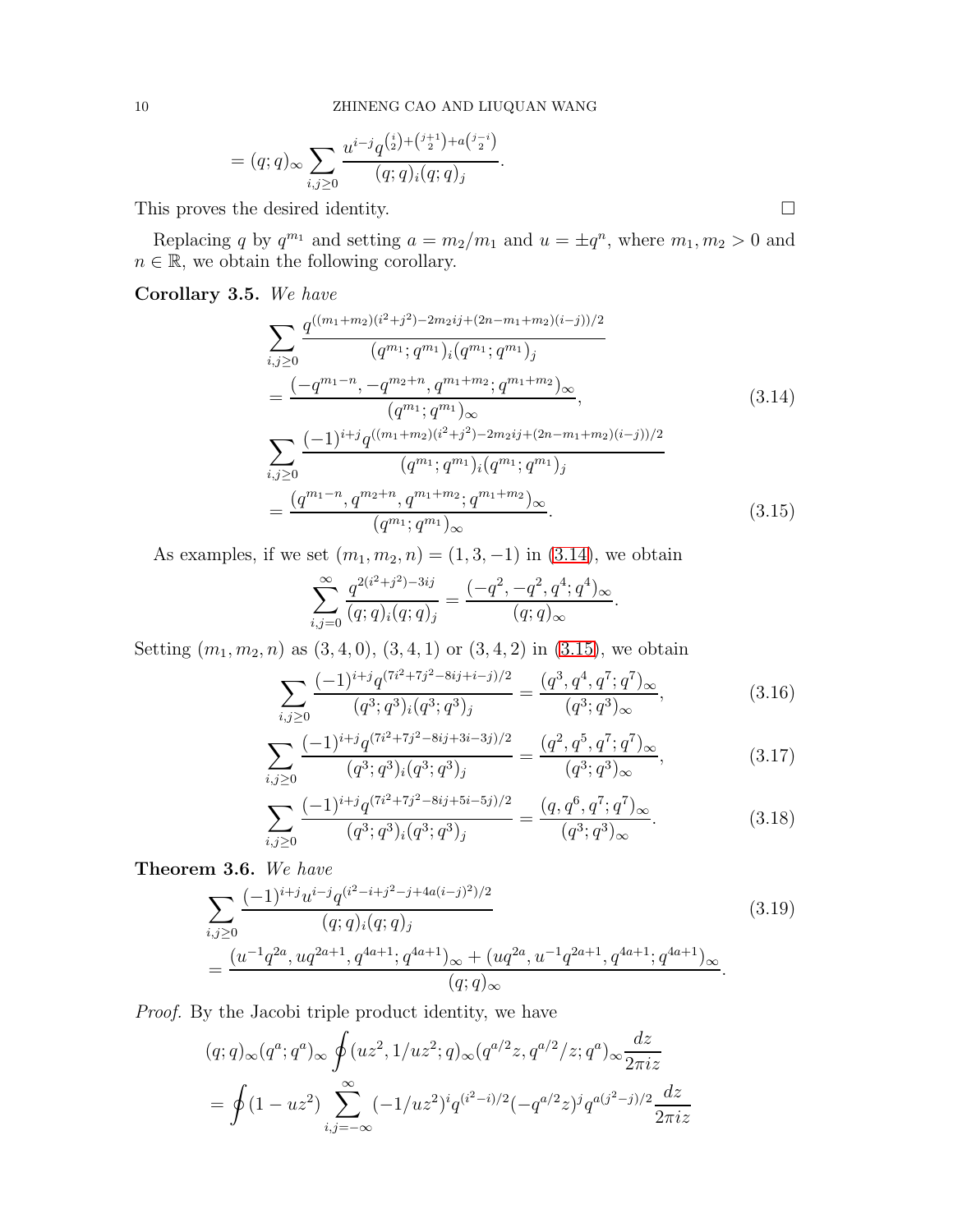$$
= \oint \left( \sum_{i,j=-\infty}^{\infty} (-1/uz^2)^i q^{(i^2-i)/2} (-q^{a/2}z)^j q^{a(j^2-j)/2} \right. \\
\left. - uz^2 \sum_{i,j=-\infty}^{\infty} (-1/uz^2)^i q^{(i^2-i)/2} (-q^{a/2}z)^j q^{a(j^2-j)/2} \right) \frac{dz}{2\pi iz} \\
= \sum_{i=-\infty}^{\infty} \left( (-1)^i u^{-i} q^{((4a+1)i^2-i)/2} + (-1)^i u^{-i} q^{((4a+1)i^2+i)/2} \right) \\
= (u^{-1}q^{2a}, uq^{2a+1}, q^{4a+1}; q^{4a+1})_{\infty} + (uq^{2a}, u^{-1}q^{2a+1}, q^{4a+1}; q^{4a+1})_{\infty}.
$$

Here the third equality follows, since in the first sum, only the terms with  $j = 2i$ contributes to the integral, and in the second sum, only the terms with  $j = 2i - 2$ contributes to the integral. We have also replaced  $i$  by  $i + 1$  in the outcome of the integral of the second sum.

By [\(2.1\)](#page-4-1) and [\(2.3\)](#page-4-2), we see that the left side of the above identity is

$$
LHS = (q;q)_{\infty} \oint \sum_{i,j\geq 0} \sum_{k=-\infty}^{\infty} \frac{(-uz^2)^i q^{(i^2-i)/2} (-1/uz^2)^j q^{(j^2-j)/2} (-q^{a/2}/z)^k q^{a(k^2-k)/2}}{(q;q)_i (q;q)_j} \frac{dz}{2\pi iz}
$$
  
=  $(q;q)_{\infty} \sum_{i,j\geq 0} \frac{(-1)^{i+j} u^{i-j} q^{(i^2-i+j^2-j+4a(i-j)^2)/2}}{(q;q)_i (q;q)_j}.$ 

This proves the theorem.

<span id="page-10-0"></span>If we set  $u = \pm 1$ ,  $q^{2a}$  and  $q^{2a+1}$  in Theorem [3.6,](#page-9-2) we obtain the following corollary. Corollary 3.7. We have

$$
\sum_{i,j\geq 0} \frac{(-1)^{i+j} q^{(i^2-i+j^2-j+4a(i-j)^2)/2}}{(q;q)_i (q;q)_j} = \frac{2(q^{2a}, q^{2a+1}, q^{4a+1}; q^{4a+1})_{\infty}}{(q;q)_{\infty}}, \quad (3.20)
$$

$$
\sum_{i,j\geq 0} \frac{q^{(i^2-i+j^2-j+4a(i-j)^2)/2}}{(q;q)_i (q;q)_j} = \frac{2(-q^{2a}, -q^{2a+1}, q^{4a+1}; q^{4a+1})_{\infty}}{(q;q)_{\infty}}, \quad (3.21)
$$

$$
\sum_{i,j\geq 0} \frac{(-1)^{i+j} q^{2a(i-j)} q^{(i^2-i+j^2-j+4a(i-j)^2)/2}}{(q;q)_i (q;q)_j} = \frac{(q, q^{4a}, q^{4a+1}; q^{4a+1})_\infty}{(q;q)_\infty},
$$
(3.22)

$$
\sum_{i,j\geq 0} \frac{(-1)^{i+j} q^{(2a+1)(i-j)} q^{(i^2-i+j^2-j+4a(i-j)^2)/2}}{(q;q)_i (q;q)_j} = \frac{(q^{-1}, q^{4a+2}, q^{4a+1}; q^{4a+1})_{\infty}}{(q;q)_{\infty}}.\tag{3.23}
$$

Setting  $a = 2$  and  $a = 3$  in the first two identities in Corollary [3.7,](#page-10-0) we obtain

$$
\sum_{i,j\geq 0} \frac{(-1)^{i+j} q^{(i^2-i+j^2-j+8(i-j)^2)/2}}{(q;q)_i (q;q)_j} = \frac{2(q^4, q^5, q^9; q^9)_{\infty}}{(q;q)_{\infty}},
$$
\n(3.24)

$$
\sum_{i,j\geq 0} \frac{(-1)^{i+j} q^{(i^2-i+j^2-j+12(i-j)^2)/2}}{(q;q)_i (q;q)_j} = \frac{2(q^6, q^7, q^{13}; q^{13})_\infty}{(q;q)_\infty},
$$
\n(3.25)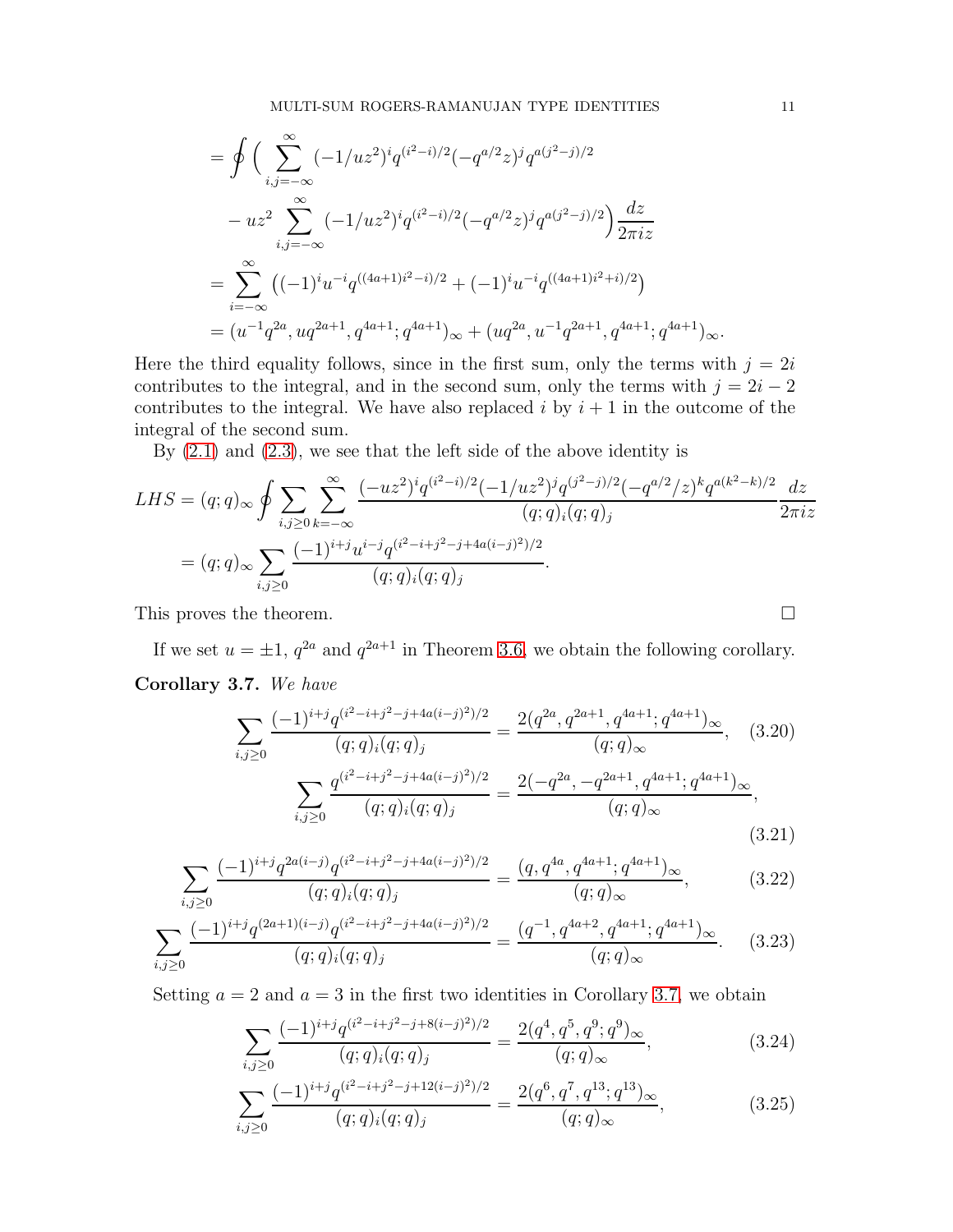$$
\sum_{i,j\geq 0} \frac{q^{(i^2-i+j^2-j+8(i-j)^2)/2}}{(q;q)_i(q;q)_j} = \frac{2(-q^4,-q^5,q^9;q^9)_{\infty}}{(q;q)_{\infty}},
$$
(3.26)

$$
\sum_{i,j\geq 0} \frac{q^{(i^2-i+j^2-j+12(i-j)^2)/2}}{(q;q)_i(q;q)_j} = \frac{2(-q^6,-q^7,q^{13};q^{13})_{\infty}}{(q;q)_{\infty}}.\tag{3.27}
$$

## 3.2. Identities of index  $(1, 2)$ .

Theorem 3.8. We have

<span id="page-11-1"></span>
$$
\sum_{i,j\geq 0} \frac{(-1)^i u^{i+j} q^{i^2+2ij+2j^2-i-j}}{(q;q)_i (q^2;q^2)_j} = (u;q^2)_{\infty},
$$
\n(3.28)

<span id="page-11-2"></span><span id="page-11-0"></span>
$$
\sum_{i,j\geq 0} \frac{(-1)^i u^{i+2j} q^{i^2+2ij+2j^2-i-j}}{(q;q)_i (q^2;q^2)_j} = (u;q)_{\infty}.
$$
\n(3.29)

*Proof.* Setting  $\alpha_1 = \beta_2$  in [\(2.8\)](#page-5-6) and using [\(2.2\)](#page-4-3), we deduce that

$$
\oint \frac{(\beta_1 \beta_3 z, qz, 1/z; q)_{\infty}}{(\beta_1 z, \beta_3 z; q)_{\infty}} \frac{dz}{2\pi i z} = \frac{(\beta_1, \beta_2/\beta_1; q)_{\infty}}{(q; q)_{\infty}} \sum_{n=0}^{\infty} \frac{(\beta_1 \beta_3/\beta_2; q)_n}{(q; q)_n} \left(\frac{\beta_2}{\beta_1}\right)^n
$$

$$
= \frac{(\beta_1, \beta_3; q)_{\infty}}{(q; q)_{\infty}}.
$$
(3.30)

Setting  $\beta_1 = -\beta_3$  in [\(3.30\)](#page-11-0), we obtain

<span id="page-11-3"></span>
$$
(q;q)_{\infty} \oint \frac{(-\beta_1^2 z, qz, 1/z; q)_{\infty}}{(\beta_1^2 z^2; q^2)_{\infty}} \frac{dz}{2\pi i z} = (\beta_1^2; q^2)_{\infty}.
$$
 (3.31)

By  $(2.1)$  and  $(2.3)$ , we see that its left side is

$$
LHS = \oint \sum_{i,j\geq 0} \sum_{k=-\infty}^{\infty} \frac{(\beta_1^2 z)^i q^{(i^2-i)/2} (\beta_1^2 z^2)^j (-1/z)^k q^{(k^2-k)/2}}{(q;q)_i (q^2;q^2)_j} \frac{dz}{2\pi i z}
$$
  
= 
$$
\sum_{i,j\geq 0} \frac{(-1)^i \beta_1^{2i+2j} q^{(i^2+(i+2j)^2-2i-2j)/2}}{(q;q)_i (q^2;q^2)_j}.
$$

This proves [\(3.28\)](#page-11-1) after replacing  $\beta_1^2$  by u.

Replacing q by  $q^2$  in [\(3.30\)](#page-11-0) and setting  $\beta_3 = \beta_1 q$ , we obtain

$$
(q^2;q^2)_{\infty} \oint \frac{(\beta_1^2qz,q^2z,1/z;q^2)_{\infty}}{(\beta_1z;q)_{\infty}} \frac{dz}{2\pi iz} = (\beta_1;q)_{\infty}.
$$

By  $(2.1)$  and  $(2.3)$ , we see that its left side is

$$
LHS = \oint \sum_{i,j\geq 0} \sum_{k=-\infty}^{\infty} \frac{(\beta_1 z)^i (-\beta_1^2 q z)^j q^{j^2-j} (-1/z)^k q^{k^2-k}}{(q;q)_i (q^2;q^2)_j} \frac{dz}{2\pi i z}
$$
  
= 
$$
\sum_{i,j\geq 0} \frac{(-1)^i \beta_1^{i+2j} q^{j^2+(i+j)^2-i-j}}{(q;q)_i (q^2;q^2)_j}.
$$

This proves [\(3.29\)](#page-11-2) after replacing  $\beta_1$  by u.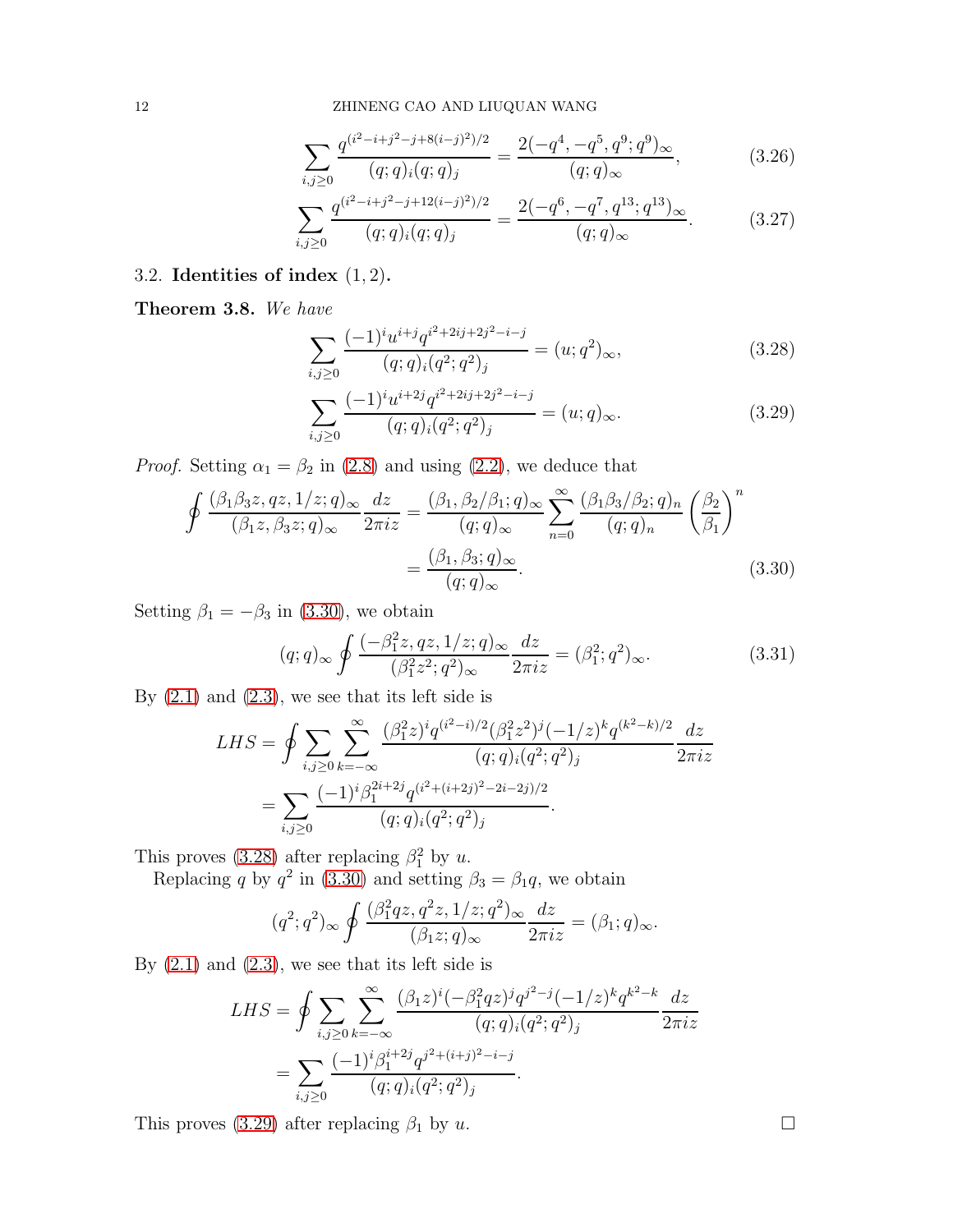For example, if we set  $u = q$  and  $q^2$  in [\(3.28\)](#page-11-1), we obtain

$$
\sum_{i,j\geq 0} \frac{(-1)^i q^{i^2+2ij+2j^2}}{(q;q)_i (q^2;q^2)_j} = (q;q^2)_{\infty},\tag{3.32}
$$

$$
\sum_{i,j\geq 0} \frac{(-1)^i q^{i^2+2ij+2j^2+i+j}}{(q;q)_i (q^2;q^2)_j} = (q^2;q^2)_{\infty}.
$$
\n(3.33)

If we set  $u = q$  and  $-q$  in [\(3.29\)](#page-11-2), we obtain

$$
\sum_{i,j\geq 0} \frac{(-1)^i q^{i^2+2ij+2j^2+j}}{(q;q)_i (q^2;q^2)_j} = (q;q)_{\infty},\tag{3.34}
$$

<span id="page-12-2"></span><span id="page-12-1"></span>
$$
\sum_{i,j\geq 0} \frac{q^{i^2+2ij+2j^2+j}}{(q;q)_i(q^2;q^2)_j} = \frac{1}{(q;q^2)_{\infty}}.
$$
\n(3.35)

Note that  $(3.35)$  recovers  $[31, Eq. (1.20)]$  and hence  $(3.29)$  can be viewed as a generalization of it.

Remark 2. The identity [\(3.28\)](#page-11-1) can also be deduced from the following identity in Lovejoy's work  $[23, Eq. (1.7)]$ :

$$
[z^{0}] \frac{(-azq, -zq, -1/z; q)_{\infty}}{(-aqz^{2}; q^{2})_{\infty}} = (-aq; q^{2})_{\infty}.
$$
 (3.36)

Indeed, after setting  $aq = -\beta_1^2$  and replacing z by  $-z$ , we see that this identity is equivalent to [\(3.31\)](#page-11-3). Lovejoy [\[23\]](#page-23-8) also provided a partition interpretation to [\(3.36\)](#page-12-2) and hence the identity [\(3.28\)](#page-11-1) can also be explained as a partition identity.

#### 4. Identities involving triple sums

<span id="page-12-0"></span>In this section, we will establish Rogers-Ramanujan type identities involving triple sums.

#### 4.1. Identities of index (1, 1, 1).

Theorem 4.1. We have

$$
\sum_{i,j,k\geq 0} \frac{(-1)^{j+k} \beta_1^{i+j} \beta_3^{i+k} q^{(i^2+(i+j+k)^2-2i-j-k)/2}}{(q;q)_i (q;q)_j (q;q)_k} = (\beta_1, \beta_3; q)_{\infty}.
$$
 (4.1)

*Proof.* Recall the identity  $(3.30)$ . By  $(2.1)$  and  $(2.3)$ , we see that its left side is

$$
LHS = \frac{1}{(q;q)_{\infty}} \oint \sum_{i,j,k \ge 0} \sum_{l=-\infty}^{\infty} \frac{(-\beta_1 \beta_3 z)^i q^{(i^2-i)/2} (\beta_1 z)^j (\beta_3 z)^k (-1/z)^l q^{(l^2-l)/2}}{(q;q)_i (q;q)_j (q;q)_k} \frac{dz}{2\pi i z}
$$
  
= 
$$
\sum_{i,j,k \ge 0} \frac{(-1)^{j+k} \beta_1^{i+j} \beta_3^{i+k} q^{(i^2+(i+j+k)^2-2i-j-k)/2}}{(q;q)_i (q;q)_j (q;q)_k}.
$$

This proves the theorem.  $\Box$ 

<span id="page-12-3"></span>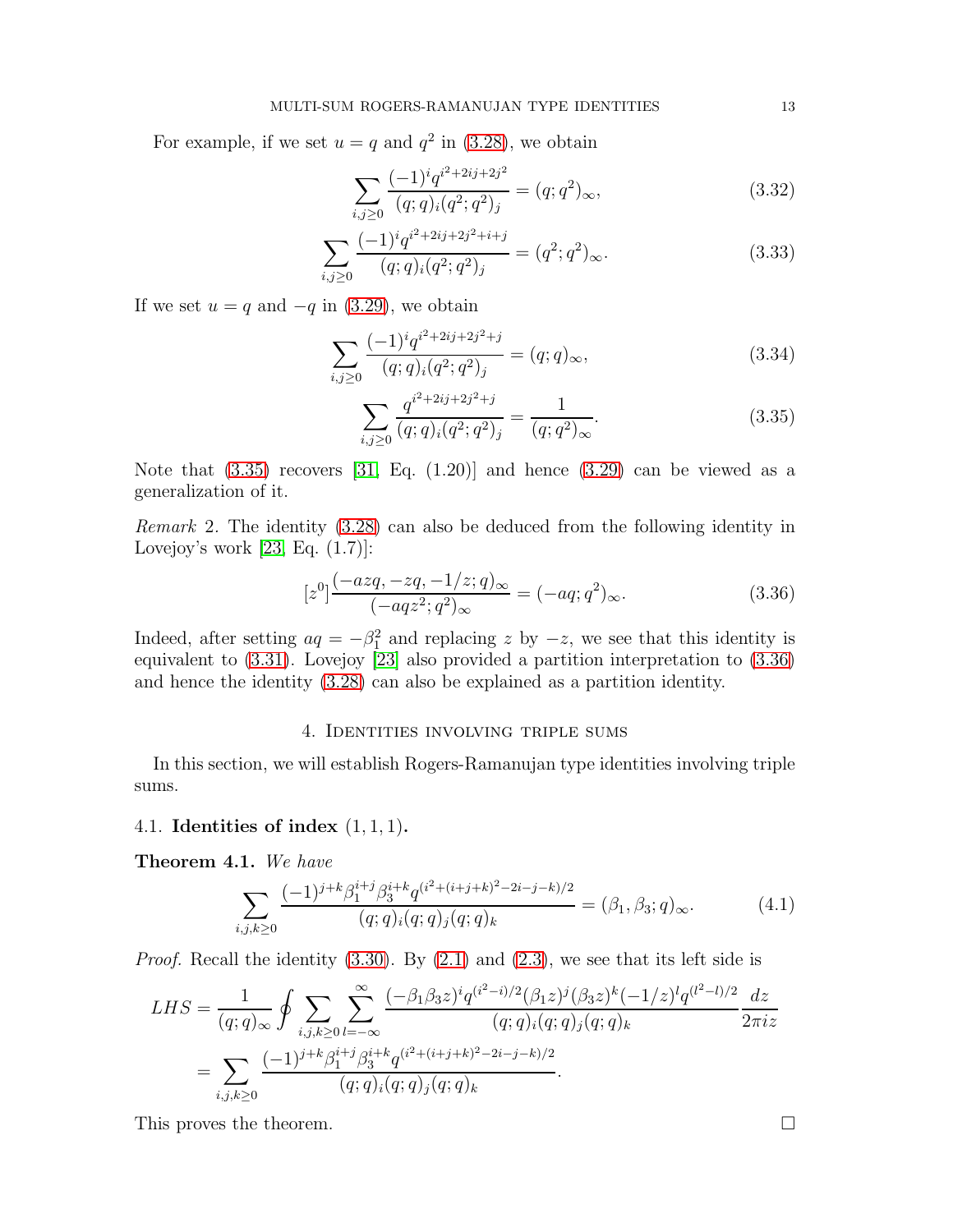For example, if we set  $\beta_1 = -q^{1/4}$ ,  $\beta_3 = -q^{1/2}$  and replace q by  $q^4$ , we obtain

$$
\sum_{i,j,k\geq 0} \frac{q^{2i^2+2(i+j+k)^2-i-j}}{(q^4;q^4)_i(q^4;q^4)_j(q^4;q^4)_k} = \frac{(q^4;q^8)_{\infty}}{(q;q^4)_{\infty}(q^6;q^8)_{\infty}}.
$$
\n(4.2)

<span id="page-13-1"></span>Remark 3. The identity [\(4.1\)](#page-12-3) appeared in Lovejoy's work [\[24\]](#page-23-9) and therein is viewed as a generalization of a partition theorem of Schur. See Section [5](#page-19-0) for more discussion.

#### 4.2. Identities of index  $(1, 1, 2)$ .

#### <span id="page-13-0"></span>Theorem 4.2. We have

$$
\sum_{i,j,k\geq 0} \frac{(-1)^{i+j}b^{-i+j}c^{i-j+k}q^{(i^2+(i-j+2k)^2-2i+3j-2k)/2}}{(q;q)_i(q;q)_j(q^2;q^2)_k} = \frac{(-q,bq^2/c;q)_\infty(bq,c/b;q^2)_\infty}{(b^2q^2/c;q^2)_\infty}.
$$
\n(4.3)

*Proof.* Setting  $a = 0, t = -c/b$  and  $d = -q/c$  in [\(2.9\)](#page-5-3), by [\(2.11\)](#page-5-7) we have

$$
(q;q)_{\infty} \oint \frac{(cz, -bqz/c, -c/bz; q)_{\infty}}{(b^2z^2; q^2)_{\infty}(-q/cz; q)_{\infty}} \frac{dz}{2\pi iz}
$$
  
= 
$$
\frac{(bq^2/c^2, -c/b, c; q)_{\infty}}{(-bq/c, bq/c; q)_{\infty}} {}_2\phi_1 \left( \begin{array}{c} b, bq/c \\ c \end{array} ; q, -c/b \right)
$$
  
= 
$$
\frac{(-q, bq^2/c^2; q)_{\infty} (bq, c^2/b; q^2)_{\infty}}{(b^2q^2/c^2; q^2)_{\infty}}.
$$
(4.4)

By  $(2.1)$  and  $(2.3)$ , its left side is

$$
LHS = \oint \sum_{i,j,k \ge 0} \sum_{l=-\infty}^{\infty} \frac{(-cz)^i q^{(i^2-i)/2} (-q/cz)^j (b^2 z^2)^k (c/bz)^l q^{(l^2-l)/2}}{(q;q)_i (q;q)_j (q^2;q^2)_k} \frac{dz}{2\pi iz}
$$
  
= 
$$
\sum_{i,j,k \ge 0} \frac{(-1)^{i+j} c^{2i-2j+2k} b^{-i+j} q^{(i^2+(i-j+2k)^2-2i+3j-2k)/2}}{(q;q)_i (q;q)_j (q^2;q^2)_k}.
$$

Replacing  $c^2$  by c, we prove the theorem.

Setting  $(b, c) = (q^{1/2}, q^2), (-q^{1/2}, q^2)$  and  $(q^{1/2}, q)$  and replacing q by  $q^2$ , we obtain

$$
\sum_{i,j,k\geq 0} \frac{(-1)^{i+j} q^{i^2+(i-j+2k)^2+i+2k}}{(q^2;q^2)_i (q^2;q^2)_j (q^4;q^4)_k} = \frac{(q;q^2)_{\infty} (q^3;q^4)_{\infty}^2}{(q^2;q^4)_{\infty}^2},\tag{4.5}
$$

$$
\sum_{i,j,k\geq 0} \frac{q^{i^2 + (i-j+2k)^2 + i+2k}}{(q^2;q^2)_i (q^2;q^2)_j (q^4;q^4)_k} = \frac{(q^6;q^8)_{\infty}^2}{(q;q^2)_{\infty} (q^2;q^4)_{\infty} (q^3;q^4)_{\infty}^2},\tag{4.6}
$$

$$
\sum_{i,j,k\geq 0} \frac{(-1)^{i+j} q^{i^2+(i-j+2k)^2-i+2j}}{(q^2;q^2)_i (q^2;q^2)_j (q^4;q^4)_k} = \frac{(q,q^3;q^2)_{\infty}}{(q^2;q^2)_{\infty}}.
$$
\n(4.7)

Theorem 4.3. We have

$$
\sum_{i,j,k\geq 0} \frac{(-1)^i c^{2i-j+2k} d^j q^{(i^2+(i-j+2k)^2-2i+j-2k)/2}}{(q;q)_i (q;q)_j (q^2;q^2)_k} = \frac{(-dq/c;q)_\infty (c^2;q^2)_\infty}{(d^2;q^2)_\infty}.
$$
 (4.8)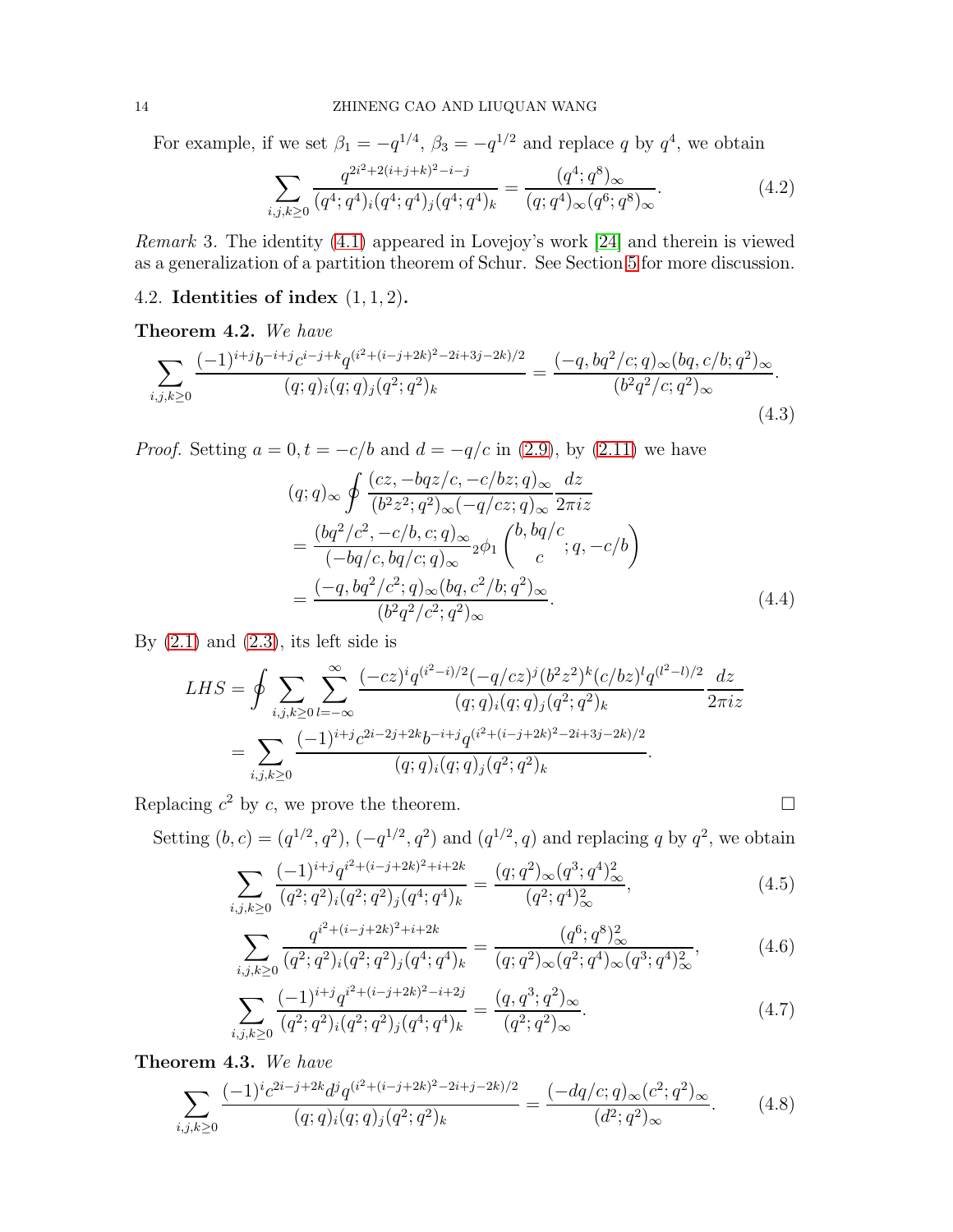*Proof.* Setting  $\beta = -\alpha$  and  $a = q/c\alpha$  in [\(2.6\)](#page-5-1), we obtain

$$
(q;q)_{\infty} \oint \frac{(-cz/\alpha, -q\alpha/cz, c\alpha/z;q)_{\infty}}{(bz;q)_{\infty}(\alpha^2/z^2;q^2)_{\infty}} \frac{dz}{2\pi iz} = \frac{(-b\alpha q/c;q)_{\infty}(c^2;q^2)_{\infty}}{(\alpha^2 b^2;q^2)_{\infty}}.
$$

By  $(2.1)$  and  $(2.3)$  we see that its left side is

$$
LHS = \oint \sum_{i,j,k \ge 0} \sum_{l=-\infty}^{\infty} \frac{(-c\alpha/z)^i q^{(i^2-i)/2} (bz)^j (\alpha^2/z^2)^k (cz/\alpha)^l q^{(l^2-l)/2}}{(q;q)_i (q;q)_j (q^2;q^2)_k} \frac{dz}{2\pi iz}
$$
  
= 
$$
\sum_{i,j,k \ge 0} \frac{(-1)^i c^{2i-j+2k} \alpha^j b^j q^{(i^2+(i-j+2k)^2-2i+j-2k)/2}}{(q;q)_i (q;q)_j (q^2;q^2)_k}.
$$

This proves the theorem after replacing  $\alpha b$  by d.  $\square$ 

For example, if we replace q by  $q^4$  and set  $(c,d) = (q^2, q)$  or  $(q^2, q^3)$ , we obtain

$$
\sum_{i,j,k\geq 0} \frac{(-1)^i q^{2i^2 + 2(i-j+2k)^2 + j}}{(q^4; q^4)_i (q^4; q^4)_j (q^8; q^8)_k} = \frac{(q^4, q^6; q^8)_{\infty}}{(q^2, q^3, q^7; q^8)_{\infty}},
$$
\n(4.9)

$$
\sum_{i,j,k\geq 0} \frac{(-1)^i q^{2i^2 + 2(i-j+2k)^2 + 3j}}{(q^4; q^4)_i (q^4; q^4)_j (q^8; q^8)_k} = \frac{(q^4, q^{10}; q^8)_{\infty}}{(q^5, q^6, q^9; q^8)_{\infty}}.
$$
\n(4.10)

## 4.3. Identities of index  $(1, 1, 3)$ .

## Theorem 4.4. We have

$$
\sum_{i,j,k\geq 0} \frac{(-1)^k u^{2i+j+3k} q^{(i^2+j^2+(i+j+3k)^2-2i-2j-3k)/2}}{(q;q)_i (q;q)_j (q^3;q^3)_k} = \frac{(u^3;q^3)_{\infty}}{(u;q)_{\infty}}.\tag{4.11}
$$

<span id="page-14-0"></span>.

*Proof.* Setting  $\beta_1 = \zeta_3 u, \beta_3 = \zeta_3^2 u$  in [\(3.30\)](#page-11-0), we obtain

$$
(q;q)_{\infty} \oint \frac{(u^2z,uz,qz,1/z;q)_{\infty}}{(u^3z^3;q^3)_{\infty}} \frac{dz}{2\pi iz} = \frac{(u^3;q^3)_{\infty}}{(u;q)_{\infty}}
$$

By  $(2.1)$  and  $(2.3)$ , we see that its left side is

$$
LHS = \oint \sum_{i,j,k \ge 0} \sum_{l=-\infty}^{\infty} \frac{(-u^2 z)^i q^{(i^2 - i)/2} (-uz)^j q^{(j^2 - j)/2} (u^3 z^3)^k (-1/z)^l q^{(l^2 - l)/2}}{(q;q)_i (q;q)_j (q^3;q^3)_k} \frac{dz}{2\pi iz}
$$
  
= 
$$
\sum_{i,j,k \ge 0} \frac{(-1)^k u^{2i+j+3k} q^{(i^2+j^2+(i+j+3k)^2-2i-2j-3k)/2}}{(q;q)_i (q;q)_j (q^3;q^3)_k}.
$$
This proves (4.11).

Setting  $u = q$ ,  $q^{1/3}$ ,  $q^{2/3}$  or  $q^{1/2}$  in [\(4.11\)](#page-14-0) and replacing q by  $q^2$  or  $q^3$  when necessary, we obtain

$$
\sum_{i,j,k\geq 0} \frac{(-1)^k q^{(i^2+j^2+(i+j+3k)^2+2i+3k)/2}}{(q;q)_i (q;q)_j (q^3;q^3)_k} = \frac{1}{(q,q^2;q^3)_{\infty}},
$$
(4.12)

$$
\sum_{i,j,k\geq 0} \frac{(-1)^k q^{3(i^2+j^2+(i+j+3k)^2)/2-(2i+4j+3k)/2}}{(q^3;q^3)_i (q^3;q^3)_j (q^9;q^9)_k} = \frac{(q^3;q^9)_{\infty}}{(q;q^3)_{\infty}},
$$
\n(4.13)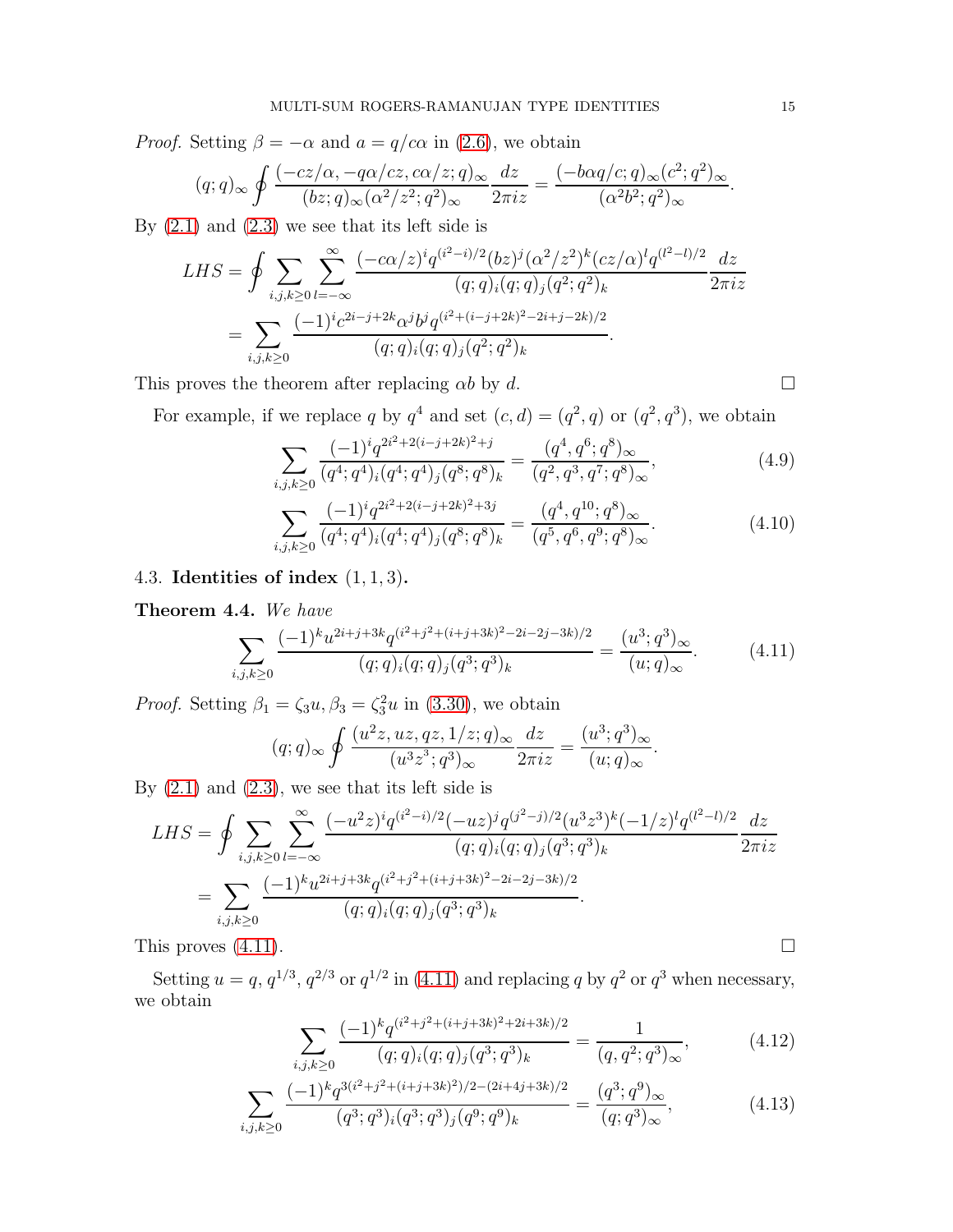$$
\sum_{i,j,k\geq 0} \frac{(-1)^k q^{3(i^2+j^2+(i+j+3k)^2)/2+(2i-2j+3k)/2}}{(q^3;q^3)_i (q^3;q^3)_j (q^9;q^9)_k} = \frac{(q^6;q^9)_{\infty}}{(q^2;q^3)_{\infty}},\tag{4.14}
$$

$$
\sum_{i,j,k\geq 0} \frac{(-1)^k q^{i^2+j^2+(i+j+3k)^2-j}}{(q^2;q^2)_i (q^2;q^2)_j (q^6;q^6)_k} = \frac{1}{(q,q^5;q^6)_{\infty}}.
$$
 (4.15)

## 4.4. Identities of index  $(1, 2, 2)$ .

Theorem 4.5. We have

$$
\sum_{i,j,k\geq 0} \frac{(-1)^j q^{i+j^2+2j+(i+j-k)^2}}{(q;q)_i (q^2;q^2)_j (q^2;q^2)_k} = \frac{(q^2;q^2)_{\infty} (q^4;q^4)_{\infty}^2}{(q;q)_{\infty}^2},\tag{4.16}
$$

$$
\sum_{i,j,k\geq 0} \frac{(-1)^j q^{j^2+j+k} (q^{(i+j-k)^2} + q^{(i+j-k+1)^2})}{(q;q)_i (q^2;q^2)_j (q^2;q^2)_k} = \frac{(q^2;q^2)_{\infty}^7}{(q;q)_{\infty}^4 (q^4;q^4)_{\infty}^2}.
$$
\n(4.17)

*Proof.* Let  $b = -q/a^{1/2}$  in [\(3.11\)](#page-7-0). We obtain

$$
\oint \frac{(-a^{1/2}z, a^{1/2}qz, -q/a^{1/2}z; q)_{\infty}}{(az, a^{1/2}z, 1/z; q)_{\infty}} \frac{dz}{2\pi i z} = \frac{(-a^{1/2}, aq, -q, -q; q)_{\infty}}{(a^{1/2}, a, -a^{1/2}q, a^{1/2}q; q)_{\infty}}.
$$
(4.18)

When  $a = q$ , we have

$$
(q;q)_{\infty} \oint \frac{(-q^{1/2}z, q^{3/2}z, -q^{1/2}/z; q)_{\infty}}{(qz, q^{1/2}z, 1/z; q)_{\infty}} \frac{dz}{2\pi i z} = \frac{(-q^{1/2}, q^2, -q, -q; q)_{\infty}}{(q^{1/2}, -q^{3/2}, q^{3/2}; q)_{\infty}}.
$$

Replacing q by  $q^2$ , simplifying the denominator of the integrand using

<span id="page-15-1"></span>
$$
(q^2z, qz; q^2)_{\infty} = (qz; q)_{\infty}
$$
\n
$$
(4.19)
$$

and applying [\(2.1\)](#page-4-1) and [\(2.3\)](#page-4-2), we obtain the first identity.

Let  $b = -q^{1/2}/a^{1/2}$  in [\(3.11\)](#page-7-0). We obtain

$$
\oint \frac{(-a^{1/2}z, a^{1/2}qz, -a^{1/2}q^{1/2}z, -q^{1/2}/a^{1/2}z; q)_{\infty}}{(az, -a^{1/2}qz, a^{1/2}z, 1/z; q)_{\infty}} \frac{dz}{2\pi iz}
$$
\n
$$
= \frac{(-a^{1/2}, aq, -q^{1/2}, -q^{1/2}; q)_{\infty}}{(a^{1/2}, a, -a^{1/2}q, a^{1/2}q; q)_{\infty}}.
$$
\n(4.20)

When  $a = q$ , we have

$$
(q;q)_{\infty} \oint (1+q^{1/2}z) \frac{(q^{3/2}z, -qz, -1/z;q)_{\infty}}{(q^{1/2}z, qz, 1/z;q)_{\infty}} \frac{dz}{2\pi iz} = \frac{(q^2;q)_{\infty}(-q^{1/2};q)_{\infty}^3}{(q^{1/2};q)_{\infty}(q^3;q^2)_{\infty}}.
$$

Replacing q by  $q^2$ , simplifying the denominator of the integrand using [\(4.19\)](#page-15-1) and applying  $(2.1)$  and  $(2.3)$ , we obtain the second identity.

## 4.5. Identities of index  $(1, 2, 3)$ .

<span id="page-15-0"></span>Theorem 4.6. We have

$$
\sum_{i,j,k\geq 0} \frac{(-1)^{i+j} u^{i+3k} q^{(i^2-i)/2+(i-2j+3k)^2/4}}{(q;q)_i (q^2;q^2)_j (q^3;q^3)_k} = \frac{(u^2;q)_\infty (q,-u^2;q^2)_\infty}{(-u^6;q^6)_\infty}.
$$
(4.21)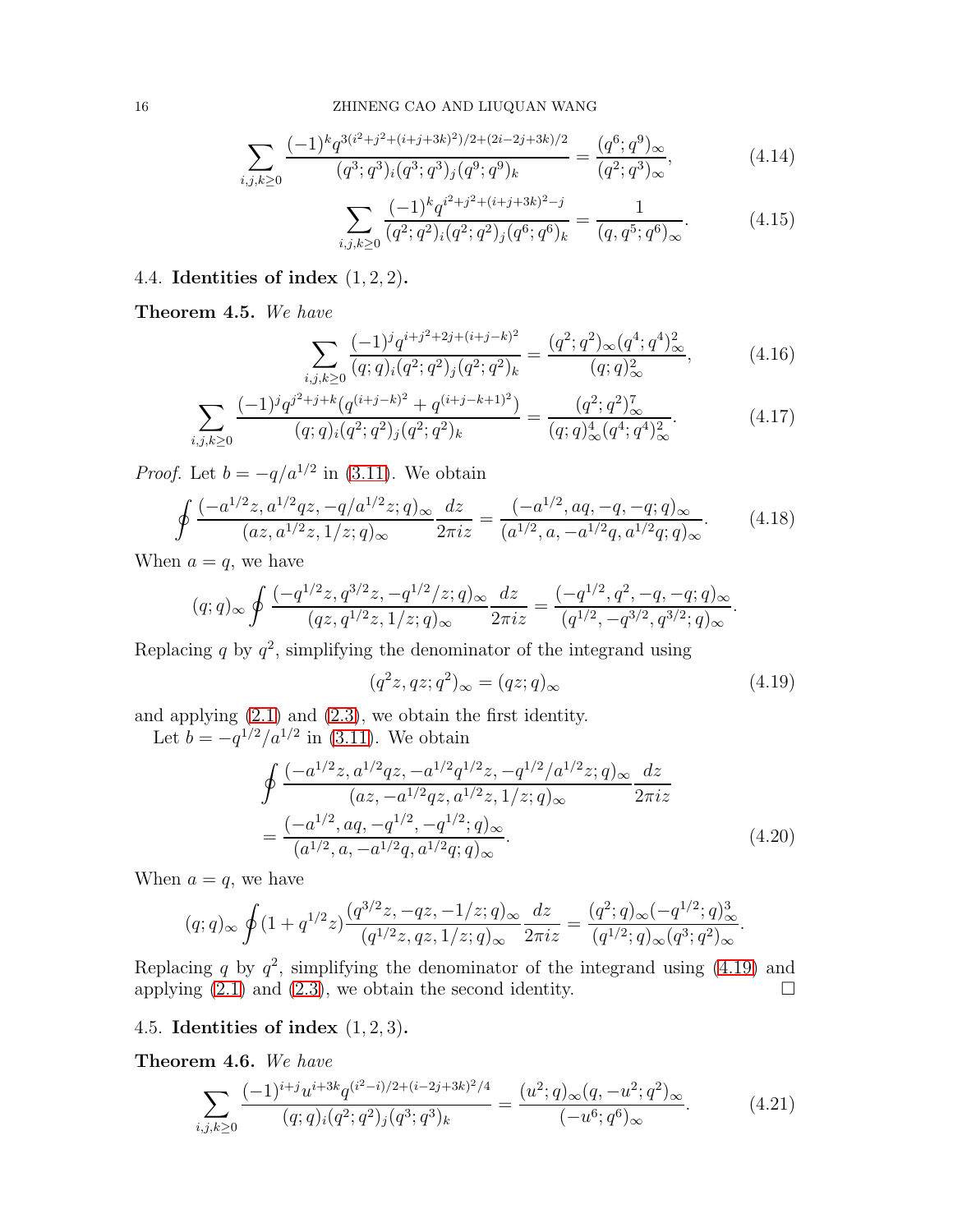*Proof.* Setting  $c = q^{1/2}$ , replacing  $\alpha$  by  $\zeta_2 \alpha$ , setting  $\beta = -\zeta_2 \alpha$ ,  $a = d\zeta_3$ ,  $b = d\zeta_3^2$  in [\(2.6\)](#page-5-1), and then multiplying both sides by  $(q^2; q^2)_{\infty}$ , we see that the left side of [\(2.6\)](#page-5-1) becomes

$$
LHS = (q^2; q^2)_{\infty} \oint \frac{(-qz^2/\alpha^2, -q\alpha^2/z^2; q^2)_{\infty}(dz; q)_{\infty}}{(d^3z^3; q^3)_{\infty}(-\alpha^2/z^2; q^2)_{\infty}} \frac{dz}{2\pi iz}
$$
  
\n
$$
= \oint \sum_{i,j,k\geq 0} \sum_{l=-\infty}^{\infty} \frac{(-dz)^i q^{(i^2-i)/2} (-\alpha^2/z^2)^j (d^3z^3)^k (q\alpha^2/z^2)^l q^{l^2-l}}{(q;q)_i (q^2;q^2)_j q^3;q^3)_k} \frac{dz}{2\pi iz}
$$
  
\n
$$
= \sum_{i,j,k\geq 0} \frac{(-1)^{i+j} \alpha^{i+3k} d^{i+3k} q^{(i^2-i)/2+(i-2j+3k)^2/4}}{(q;q)_i (q^2;q^2)_j q^3;q^3)_k} - S,
$$
 (4.22)

where

<span id="page-16-0"></span>
$$
S = \oint \sum_{i,j,k \ge 0} \sum_{m=-\infty}^{\infty} \frac{(-dz)^i q^{(i^2 - i)/2} (-\alpha^2/z^2)^j (d^3 z^3)^k}{(q;q)_i (q^2;q^2)_j q^3;q^3)_k}
$$

$$
\times (q\alpha^2/z^2)^{(2m+1)/2} q^{(2m+1)^2/4 - (2m+1)/2} \frac{dz}{2\pi iz}
$$

corresponds to the case when  $l = (i-2j+3k)/2$  is not an integer, i.e.,  $l = (2m+1)/2$ with  $m \in \mathbb{Z}$ . Now we convert the integrand in the expression of S back to infinite products. We have

$$
S = \alpha q^{1/4} (q^2; q^2)_{\infty} \oint \frac{(-q^2 \alpha^2 / z^2, -z^2 / \alpha^2; q^2)_{\infty} (dz; q)_{\infty}}{(d^3 z^3; q^3)_{\infty} (-\alpha^2 / z^2; q^2)_{\infty}} \frac{dz}{2\pi i z}
$$
  
=  $\alpha q^{1/4} (q^2; q^2)_{\infty} \oint \frac{(-z^2 / \alpha^2; q^2)_{\infty} (dz; q)_{\infty}}{(d^3 z^3; q^3)_{\infty} (1 + \alpha^2 / z^2)} z^{-1} \frac{dz}{2\pi i z}$   
=  $\alpha^{-1} q^{1/4} (q^2; q^2)_{\infty} \oint \frac{(-z^2 q^2 / \alpha^2; q^2)_{\infty} (dz; q)_{\infty}}{(d^3 z^3; q^3)_{\infty}} z \frac{dz}{2\pi i z}$   
= 0.

Here the last equality follows since

$$
[z^{0}] \frac{(-z^{2}q^{2}/\alpha^{2};q^{2})_{\infty}(dz;q)_{\infty}}{(d^{3}z^{3};q^{3})_{\infty}} z = 0.
$$

Note that the right side of [\(2.6\)](#page-5-1) (after multiplication by  $(q^2; q^2)_{\infty}$ ) is

<span id="page-16-1"></span>
$$
RHS = \frac{(d^2\alpha^2; q)_{\infty}(q, -d^2\alpha^2; q^2)_{\infty}}{(-d^6\alpha^6; q^6)_{\infty}}.
$$
\n(4.23)

Combining [\(4.22\)](#page-16-0) and [\(4.23\)](#page-16-1), replacing  $d\alpha$  by u, we obtain the desired identity.  $\Box$ 

If we set u as  $q^{1/2}$  or q in Theorem [4.6,](#page-15-0) we obtain

$$
\sum_{i,j,k\geq 0} \frac{(-1)^{i+j} q^{(i^2+3k)/2+(i-2j+3k)^2/4}}{(q;q)_i (q^2;q^2)_j (q^3;q^3)_k} = (q;q)_{\infty} (q^3;q^6)_{\infty} (q^2,q^{10};q^{12})_{\infty},\qquad(4.24)
$$

$$
\sum_{i,j,k\geq 0} \frac{(-1)^{i+j} q^{(i^2+i+6k)/2+(i-2j+3k)^2/4}}{(q;q)_i (q^2;q^2)_j (q^3;q^3)_k} = \frac{(q^2;q)_{\infty} (q;q^2)_{\infty}}{(q^2,q^{10};q^{12})_{\infty}}.
$$
\n(4.25)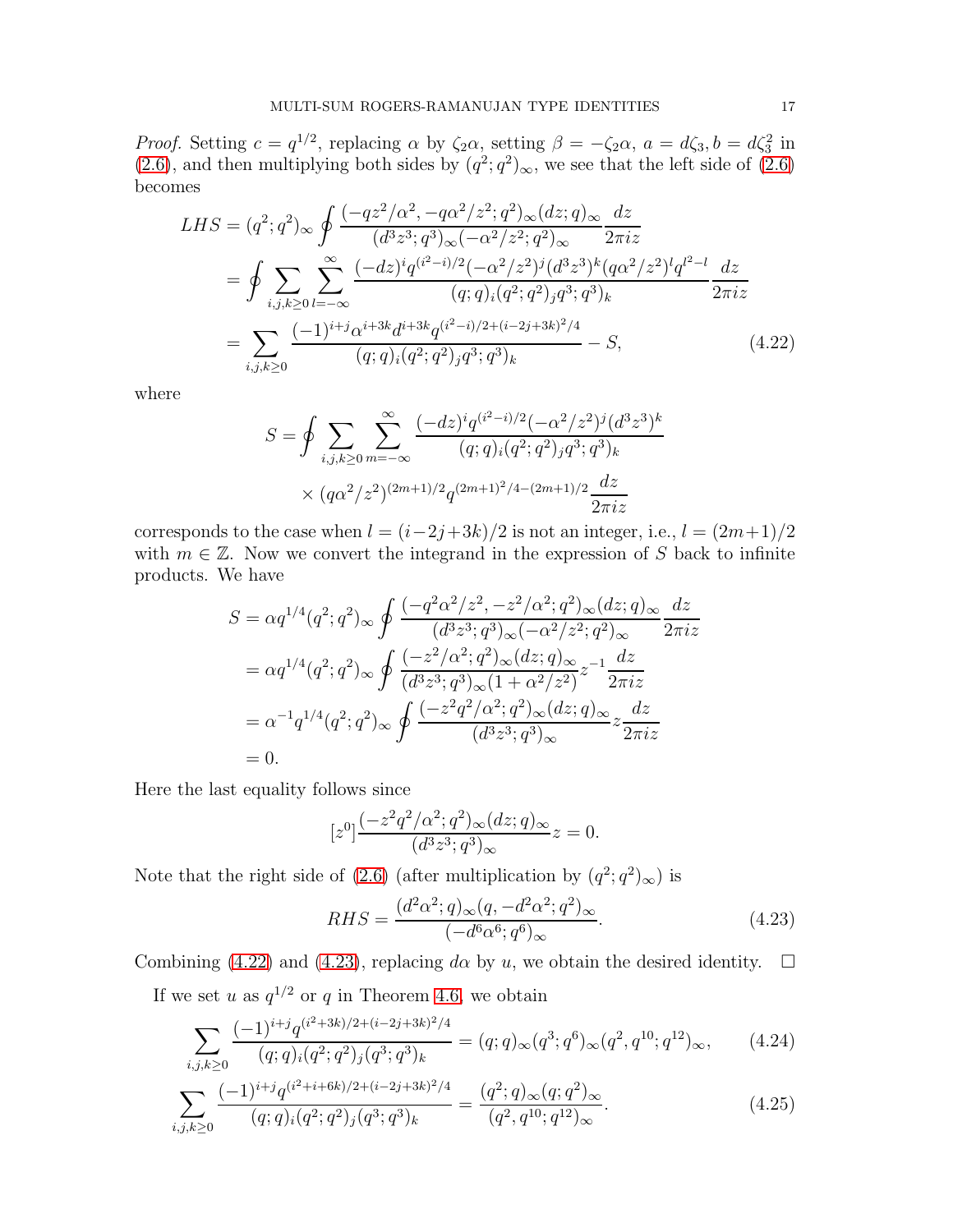<span id="page-17-0"></span>Theorem 4.7. We have

$$
\sum_{i,j,k\geq 0} \frac{(-1)^{(i-2j+3k)/2} u^{i+k} q^{(i^2-i)/2+(i-2j+3k)^2/4}}{(q;q)_i (q^2;q^2)_j (q^3;q^3)_k} = \frac{(q;q^2)_{\infty} (-u^2;q^3)_{\infty}}{(u^2;q^6)_{\infty}}.\tag{4.26}
$$

*Proof.* Setting  $b = \zeta_3 a, c = \zeta_3^2 a, \alpha = -\beta, \gamma = q^{1/2} \alpha$  and  $\delta = -a^3 \alpha^2$  in [\(2.7\)](#page-5-2), after multiplying both sides by  $(q^2; q^2)_{\infty}$ , we see that its left side is

$$
LHS = (q^2; q^2)_{\infty} \oint \frac{(-a^3 \alpha^2 z; q)_{\infty} (qz^2/\alpha^2, q\alpha^2/z^2; q^2)_{\infty}}{(a^3 z^3; q^3)_{\infty} (\alpha^2/z^2; q^2)_{\infty}} \frac{dz}{2\pi i z}
$$
  
\n
$$
= \oint \sum_{i,j,k\geq 0} \frac{(a^3 \alpha^2 z)^i q^{(i^2-i)/2} (\alpha^2/z^2)^j (a^3 z^3)^k}{(q; q)_i (q^2; q^2)_j (q^3; q^3)_k} \sum_{l=-\infty}^{\infty} (-q\alpha^2/z^2)^l q^{l^2-l} \frac{dz}{2\pi i z}
$$
  
\n
$$
= \sum_{i,j,k\geq 0} \frac{(-1)^{(i-2j+3k)/2} a^{3i+3k} \alpha^{3i+3k} q^{(i^2-i)/2+(i-2j+3k)^2/4}}{(q; q)_i (q^2; q^2)_j (q^3; q^3)_k} - S,
$$
 (4.27)

where

<span id="page-17-1"></span>
$$
S = \oint \sum_{i,j,k \ge 0} \frac{(a^3 \alpha^2 z)^i q^{(i^2 - i)/2} (\alpha^2 / z^2)^j (a^3 z^3)^k}{(q;q)_i (q^2;q^2)_j (q^3;q^3)_k}
$$
  
\n
$$
\times \sum_{m=-\infty}^{\infty} (-q \alpha^2 / z^2)^{(2m+1)/2} q^{(2m+1)^2/4 - (2m+1)/2} \frac{dz}{2\pi i z}
$$
  
\n
$$
= \zeta_2 \alpha q^{1/4} (q^2;q^2)_{\infty} \oint \frac{(-a^3 \alpha^2 z;q)_{\infty} (z^2/\alpha^2, q^2 \alpha^2 / z^2;q^2)_{\infty}}{(a^3 z^3;q^3)_{\infty} (\alpha^2 / z^2;q^2)_{\infty}} z^{-1} \frac{dz}{2\pi i z}
$$
  
\n
$$
= -\zeta_2 \alpha^{-1} q^{1/4} \oint \frac{(-a^3 \alpha^2 z;q)_{\infty} (q^2 z^2/\alpha^2;q^2)_{\infty}}{(a^3 z^3;q^3)_{\infty}} z \frac{dz}{2\pi i z}
$$
  
\n= 0.

The right side of [\(2.7\)](#page-5-2) (after multiplication by  $(q^2; q^2)_{\infty}$ ) is

<span id="page-17-2"></span>
$$
RHS = \frac{(q; q^2)_{\infty}(-a^6 \alpha^6; q^3)_{\infty}}{(a^6 \alpha^6; q^6)_{\infty}}.
$$
\n(4.28)

Combining [\(4.27\)](#page-17-1) and [\(4.28\)](#page-17-2), and replacing  $a^3 \alpha^3$  by u in, we obtain the desired  $\Box$ identity.  $\Box$ 

Setting u as  $-\zeta_2 q^{3/2}$  and  $q^{3/2}$  in Theorem [4.7,](#page-17-0) we obtain

$$
\sum_{i,j,k\geq 0} \frac{(-1)^{i+j} q^{(i^2+2i+3k)/2+(i-2j+3k)^2/4}}{(q;q)_i (q^2;q^2)_j (q^3;q^3)_k} = (q;q^2)_{\infty} (q^3;q^6)_{\infty}^2 (q^{12};q^{12})_{\infty}, \quad (4.29)
$$

$$
\sum_{i,j,k\geq 0} \frac{(-1)^{(i-2j+3k)/2} q^{(i^2+2i+3k)/2+(i-2j+3k)^2/4}}{(q;q)_i (q^2;q^2)_j (q^3;q^3)_k} = \frac{(q,q^5;q^6)_{\infty}}{(q^3;q^6)_{\infty}}.\tag{4.30}
$$

# 4.6. Identities of index  $(1, 2, 4)$ .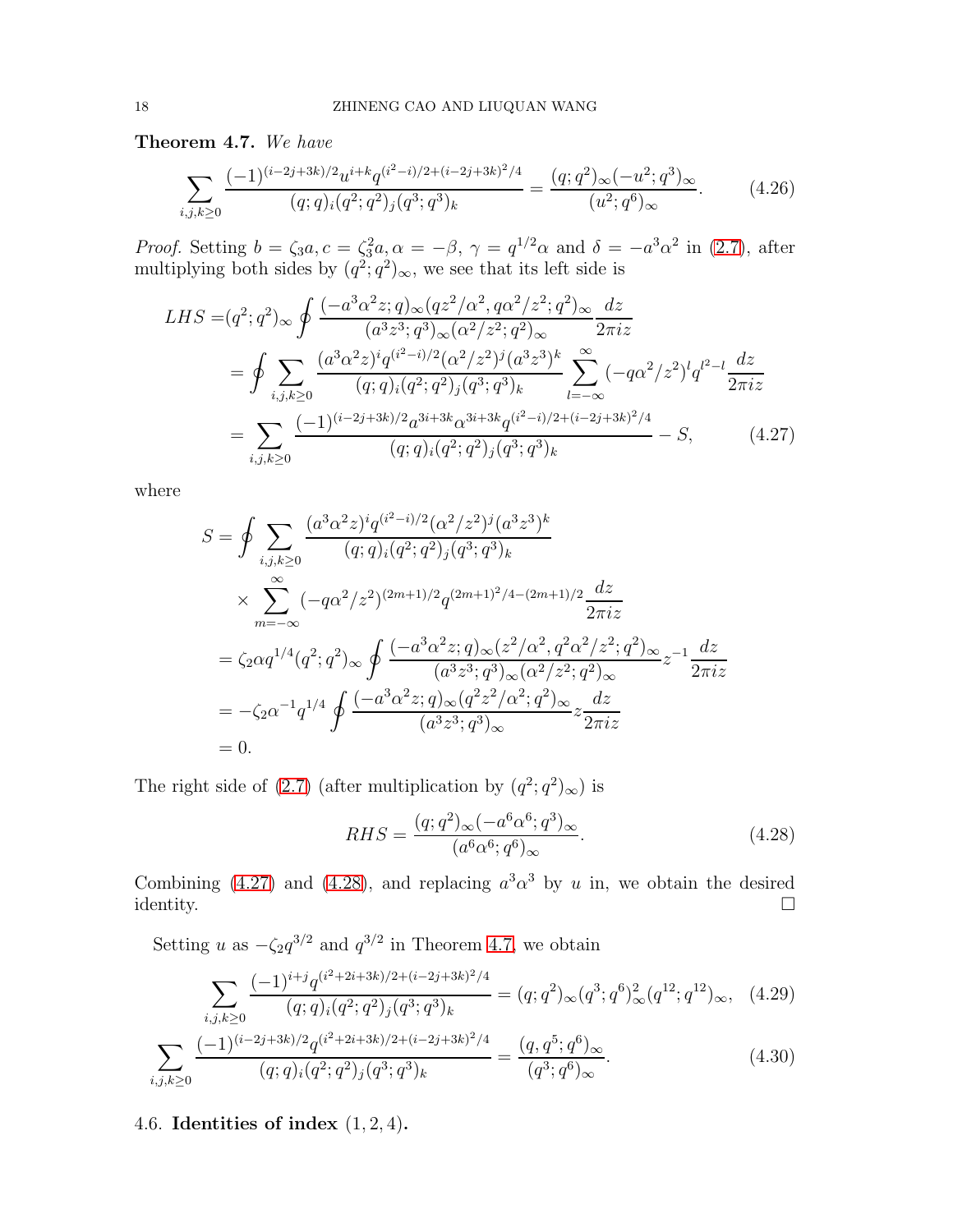#### Theorem 4.8. We have

$$
\sum_{i,j,k\geq 0} \frac{(-1)^k q^{(i+j+2k)(i+j+2k-1)+j+2k^2} u^{i+2j+4k}}{(q;q)_i (q^2;q^2)_j (q^4;q^4)_k} = (-u;q)_{\infty},\tag{4.31}
$$

$$
\sum_{i,j,k\geq 0} \frac{(-1)^j q^{(i+j+2k)(i+j+2k-1)+2i+3j+2k^2+6k}}{(q;q)_i (q^2;q^2)_j (q^4;q^4)_k} = \frac{(q^4,q^{12},q^{16};q^{16})_{\infty}}{(q^2;q^2)_{\infty}},
$$
(4.32)

$$
\sum_{i,j,k\geq 0} \frac{(-1)^j q^{(i+j+2k)^2+2k^2}}{(q;q)_i (q^2;q^2)_j (q^4;q^4)_k} = \frac{(q^8;q^8)_{\infty}^2}{(q^2;q^2)_{\infty} (q^{16};q^{16})_{\infty}}.
$$
(4.33)

Proof. Let

$$
H(u, v, w) = H(u, v, w; q)
$$
  
:= 
$$
\sum_{i,j,k \ge 0} \frac{u^i v^j (-w)^k q^{(i+j+2k)(i+j+2k-1)+2k(k-1)}}{(q;q)_i (q^2;q^2)_j (q^4;q^4)_k}.
$$
 (4.34)

We have by [\(2.4\)](#page-4-4) that

$$
H(u, v, w) = \oint \sum_{i=0}^{\infty} \frac{(uz)^i}{(q;q)_i} \sum_{j=0}^{\infty} \frac{(vz)^j}{(q^2;q^2)_j} \sum_{k=0}^{\infty} \frac{(-wz^2)^k q^{2k(k-1)}}{(q^4;q^4)_k} \sum_{l=-\infty}^{\infty} (1/z)^l q^{l(l-1)} \frac{dz}{2\pi iz}.
$$

Hence by  $(2.1)$  and  $(2.3)$ ,

$$
H(u, v, w) = (q^2; q^2)_{\infty} \oint \frac{(wz^2; q^4)_{\infty}(-1/z, -q^2z; q^2)_{\infty}}{(uz; q)_{\infty}(vz; q^2)_{\infty}} \frac{dz}{2\pi iz}
$$
  

$$
= (q^2; q^2)_{\infty} \oint \frac{(w^{1/2}z, -w^{1/2}z, -1/z, -q^2z; q^2)_{\infty}}{(uz, uzq, vz; q^2)_{\infty}} \frac{dz}{2\pi iz}
$$
  

$$
= (q^2; q^2)_{\infty} \oint \frac{(w^{1/2}z, -w^{1/2}z, 1/z, q^2z; q^2)_{\infty}}{(-uz, -uzq, -vz; q^2)_{\infty}} \frac{dz}{2\pi iz}.
$$

Here for the last line we have replaced z by  $-z$ . When  $w = u^2 v q$ , we can apply  $(2.8)$  with  $(\alpha_1, \alpha_2, \beta_1, \beta_2, \beta_3) = (w^{1/2}, -w^{1/2}, -v, -u, -uq)$  to deduce that

$$
H(u, v, w; q) = (-v, -w^{1/2}/v; q^2)_{\infty} \cdot 2\phi_1 \begin{pmatrix} w^{1/2}/u, w^{1/2}/uq \\ -v \end{pmatrix}; q^2, -w^{1/2}/v \begin{pmatrix} 4.35 \end{pmatrix}
$$

We now specialize the choices of  $(u, v, w)$  so that the  $2\phi_1$  series becomes a nice infinite product.

By  $(4.35)$  and the q-Gauss summation  $(2.10)$ , we have

<span id="page-18-0"></span>
$$
H(u, u^2q, u^4q^2) = (-u^2q, -1; q^2)_{\infty} \cdot {}_2\phi_1 \left( \begin{array}{c} uq, u \\ -u^2q \end{array}; q^2, -1 \right)
$$
  
=  $(-u^2q, -1; q^2)_{\infty} \cdot \frac{(-u, -uq; q^2)_{\infty}}{(-u^2q, -1; q^2)_{\infty}}$   
=  $(-u; q)_{\infty}$ .

By [\(4.35\)](#page-18-0) and the Bailey-Daum summation [\(2.11\)](#page-5-7), we get

$$
H(q^2, -q^3, -q^8) = (q^3, \zeta_2 q; q^2)_{\infty} \cdot {}_{2}\phi_1 \left( \frac{\zeta_2 q^2, \zeta_2 q}{q^3}; q^2, \zeta_2 q \right)
$$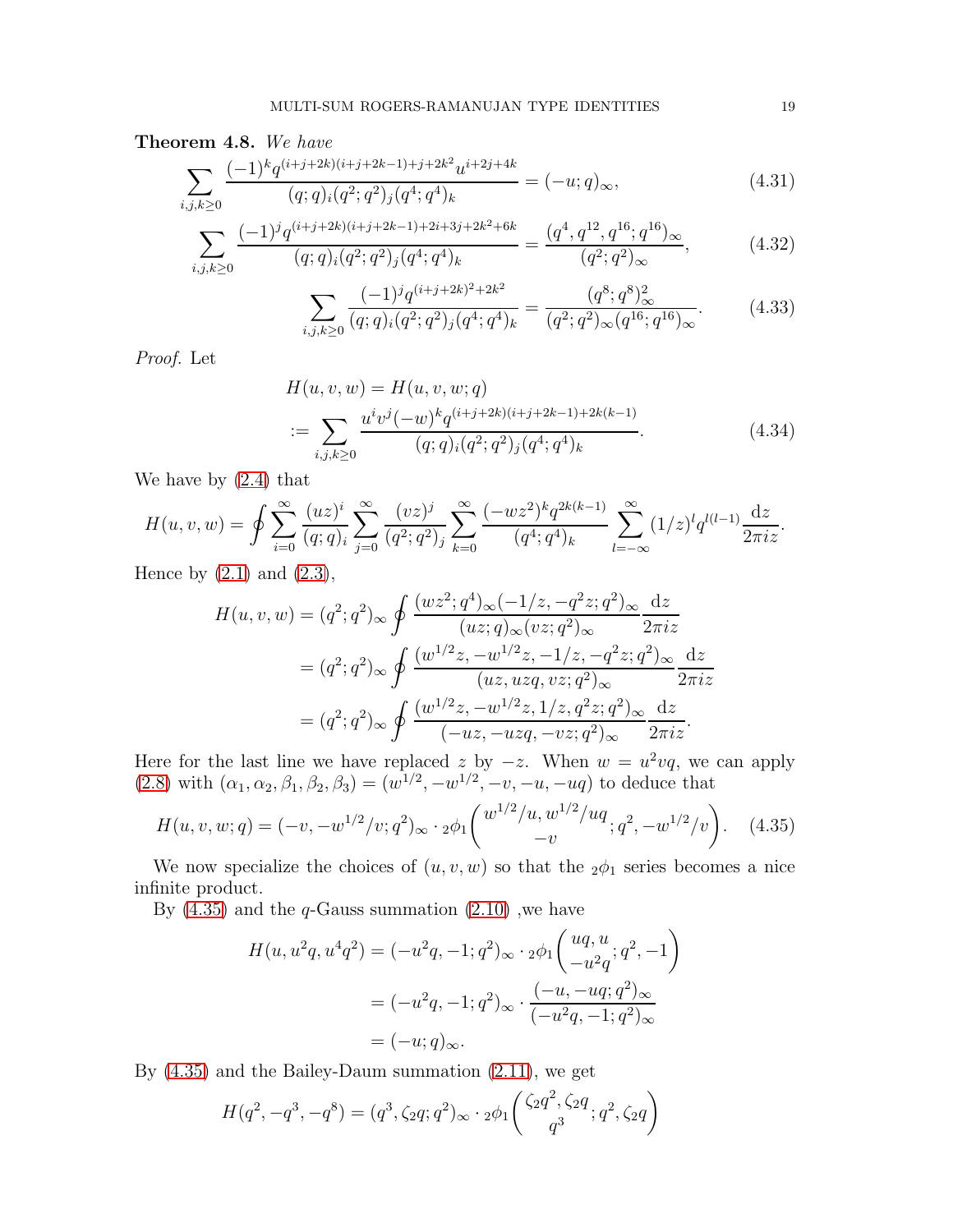$$
= (q^3, \zeta_2 q; q^2)_{\infty} \cdot \frac{(-q^2; q^2)_{\infty}(\zeta_2 q^4, -\zeta_2 q^4; q^4)_{\infty}}{(q^3, \zeta_2 q; q^2)_{\infty}}
$$
  
= 
$$
\frac{(q^4, q^{12}, q^{16}; q^{16})_{\infty}}{(q^2; q^2)_{\infty}}.
$$

Similarly, by  $(4.35)$  and  $(2.11)$  we get

$$
H(q, -q, -q4) = (q, \zeta_2 q; q2)_{\infty} \cdot {}_{2}\phi_1 \left( \frac{\zeta_2, \zeta_2 q}{q}; q^2, \zeta_2 q \right)
$$
  

$$
= (q, \zeta_2 q; q2)_{\infty} \cdot \frac{(-q^2; q^2)_{\infty} (\zeta_2 q^2, -\zeta_2 q^2; q^4)_{\infty}}{(q, \zeta_2 q; q^2)_{\infty}}
$$
  

$$
= \frac{(q^8; q^8)_{\infty}^2}{(q^2; q^2)_{\infty} (q^{16}; q^{16})_{\infty}}.
$$

## 5. Concluding Remarks

<span id="page-19-0"></span>We give several remarks before closing this paper.

First, though here we only discuss identities involving double sums and triple sums, the integral method can also be applied to deduce identities with more summation indexes. For example, we can use the integral method to give a new proof to the identity  $(1.19)$ , which is of index  $(1, 1, 1, 2)$ .

*Proof of*  $(1.19)$ . Using  $(2.1)$ ,  $(2.3)$  and  $(2.4)$ , we have

$$
\sum_{i,j,k,l\geq 0} \frac{a^{i+l}b^{j+l}q^{\binom{i+j+k+2l+1}{2}+\binom{i+1}{2}+\binom{j+1}{2}+l}}{(q;q)_i(q;q)_j(q;q)_k(q^2;q^2)_l}
$$
\n
$$
= (q;q)_{\infty} \oint \frac{(-aqz, -bqz, -z, -q/z; q)_{\infty}}{(z;q)_{\infty}(abqz^2;q^2)_{\infty}} \frac{dz}{2\pi iz}
$$
\n
$$
= (q;q)_{\infty} \oint \frac{(-aqz, -bqz, -z, -q/z; q)_{\infty}}{(z, (abq)^{1/2}z, -(abq)^{1/2}z; q)_{\infty}} \frac{dz}{2\pi iz}.
$$
\n(5.1)

Using  $(2.2)$ , we have

<span id="page-19-3"></span><span id="page-19-2"></span><span id="page-19-1"></span>
$$
\frac{(-bdq^{n+1};q)_{\infty}}{(dq^n;q)_{\infty}} = \sum_{m\geq 0} \frac{(-bq;q)_m}{(q;q)_m} (dq^n)^m.
$$
 (5.2)

Using Heine's transformations of  $_2\phi_1$  series [\[14,](#page-22-18) (III. 3)]

$$
{}_2\phi_1\left(\begin{array}{c} a,b\\c\end{array};q,z\right) = \frac{(abz/c;q)_\infty}{(z;q)_\infty}{}_2\phi_1\left(\begin{array}{c} c/a,c/b\\c\end{array};q,abz/c\right),\tag{5.3}
$$

we deduce that

$$
\sum_{n\geq 0} \frac{((abq)^{1/2}d, -(abq)^{1/2}d;q)_n}{(q, -adq;q)_n} (-q^{m+1}/d)^n
$$
  
= 
$$
\frac{(-bq^{m+1}; q)_{\infty}}{(-q^{m+1}/d;q)_{\infty}} \sum_{n\geq 0} \frac{(-(aq/b)^{1/2}, (aq/b)^{1/2}; q)_n}{(q, -adq;q)_n} (-bq^{m+1})^n.
$$
 (5.4)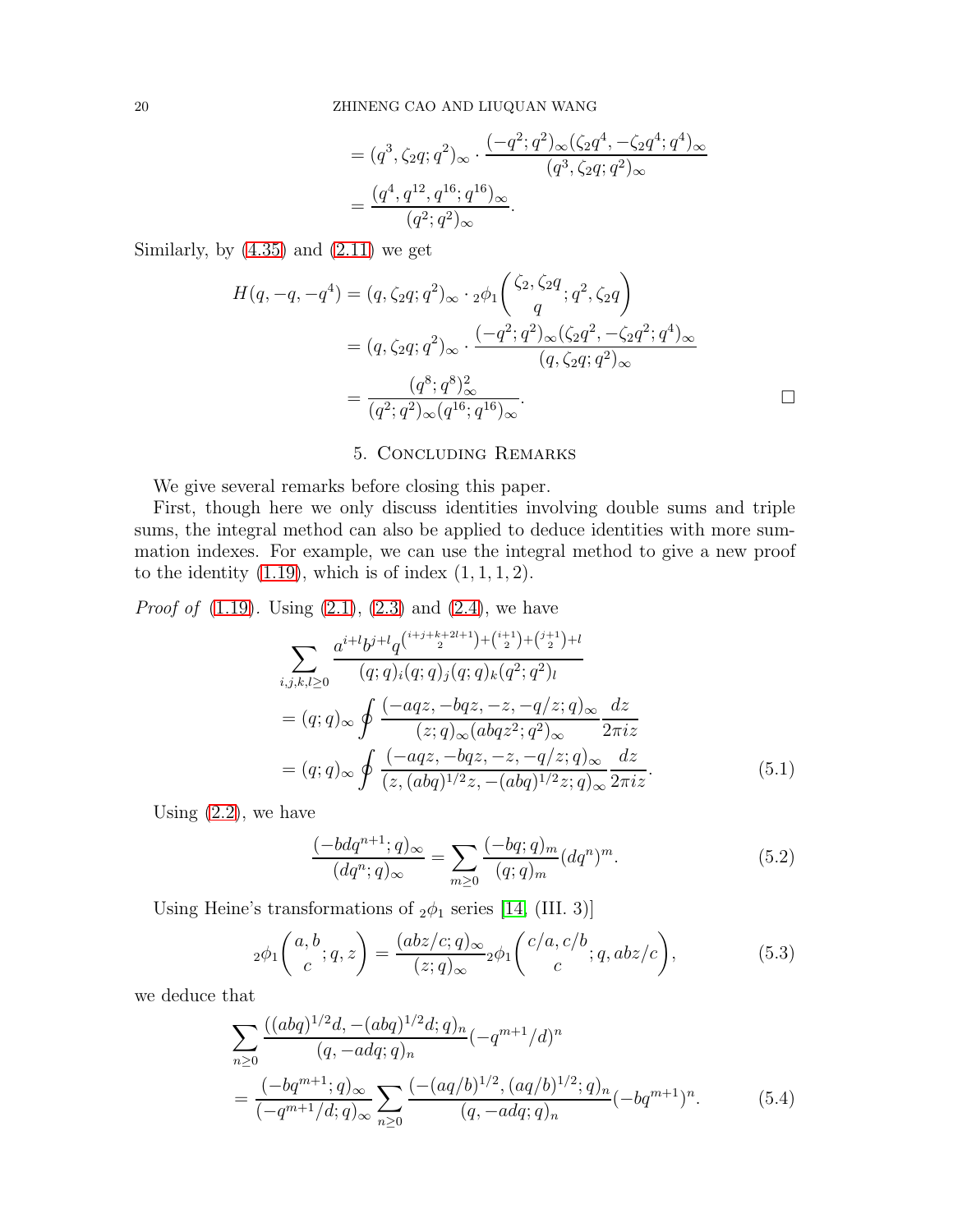By 
$$
(2.5)
$$
, we have

$$
(q;q)_{\infty} \oint \frac{(-aqz, -bqz, -z, -q/z;q)_{\infty}}{(z, (abq)^{1/2}z, -(abq)^{1/2}z, d/z;q)_{\infty}} \frac{dz}{2\pi i z}
$$
\n
$$
= \frac{(-adq, -bdq, -d, -q/d;q)_{\infty}}{(d, (abq)^{1/2}d, -(abq)^{1/2}d;q)_{\infty}} \sum_{n\geq 0} \frac{(d, (abq)^{1/2}d, -(abq)^{1/2}d;q)_n}{(q, -adq, -bdq;q)_n} (-q/d)^n
$$
\n
$$
= \frac{(-adq, -d, -q/d;q)_{\infty}}{((abq)^{1/2}d, -(abq)^{1/2}d;q)_{\infty}} \sum_{n\geq 0} \frac{((abq)^{1/2}d, -(abq)^{1/2}d;q)_n}{(q, -adq;q)_n} (-q/d)^n \frac{(-bdq^{n+1};q)_{\infty}}{(dq^n;q)_{\infty}}
$$
\n
$$
= \frac{(-adq, -d, -q/d;q)_{\infty}}{((abq)^{1/2}d, -(abq)^{1/2}d;q)_{\infty}} \sum_{n\geq 0} \frac{(-bq;q)_m}{(q, -adq;q)_n} d^m
$$
\n
$$
\times \sum_{n\geq 0} \frac{((abq)^{1/2}d, -(abq)^{1/2}d;q)_n}{(q, -adq;q)_n} (-q^{m+1}/d)^n \quad \text{(by 5.2)}
$$
\n
$$
= \frac{(-adq, -d, -q/d;q)_{\infty}}{((abq)^{1/2}d, -(abq)^{1/2}d;q)_{\infty}} \sum_{n\geq 0} \frac{(-(aq/b)^{1/2}, (aq/b)^{1/2};q)_n}{(q, -adq;q)_n} (-bq)^n
$$
\n
$$
\times \sum_{m\geq 0} \frac{(-bq;q)_m}{(q;q)_m} (dq^n)^m \frac{(-bq^{m+1};q)_{\infty}}{(q, -adq;q)_n} \quad \text{(by 5.4)}
$$
\n
$$
= \frac{(-adq, -d, -bq;q)_{\infty}}{((abq)^{1/2}d, -(abq)^{1/2}
$$

Letting  $d \to 0$  on both sides of [\(5.5\)](#page-20-0), we have

$$
(q;q)_{\infty} \oint \frac{(-aqz, -bqz, -z, -q/z; q)_{\infty}}{(z, (abq)^{1/2}z, -(abq)^{1/2}z; q)_{\infty}} \frac{dz}{2\pi iz}
$$
  
=  $(-bq, -q; q)_{\infty} \sum_{n\geq 0} \frac{(aq/b; q^2)_n}{(q^2; q^2)_n} (-bq)^n$   
=  $\frac{(-bq, -q; q)_{\infty}(-aq^2; q^2)_{\infty}}{(-bq; q^2)_{\infty}}$   
=  $(-q; q)_{\infty}(-aq^2, -bq^2; q^2)_{\infty}.$  (5.6)

Combining  $(5.1)$  and  $(5.6)$ , we obtain  $(1.19)$ .

Second, there might exist partition or Lie theoretic interpretations for the identities we proved. This deserves further investigation. As promised in Remark [3,](#page-13-1) we

<span id="page-20-1"></span><span id="page-20-0"></span>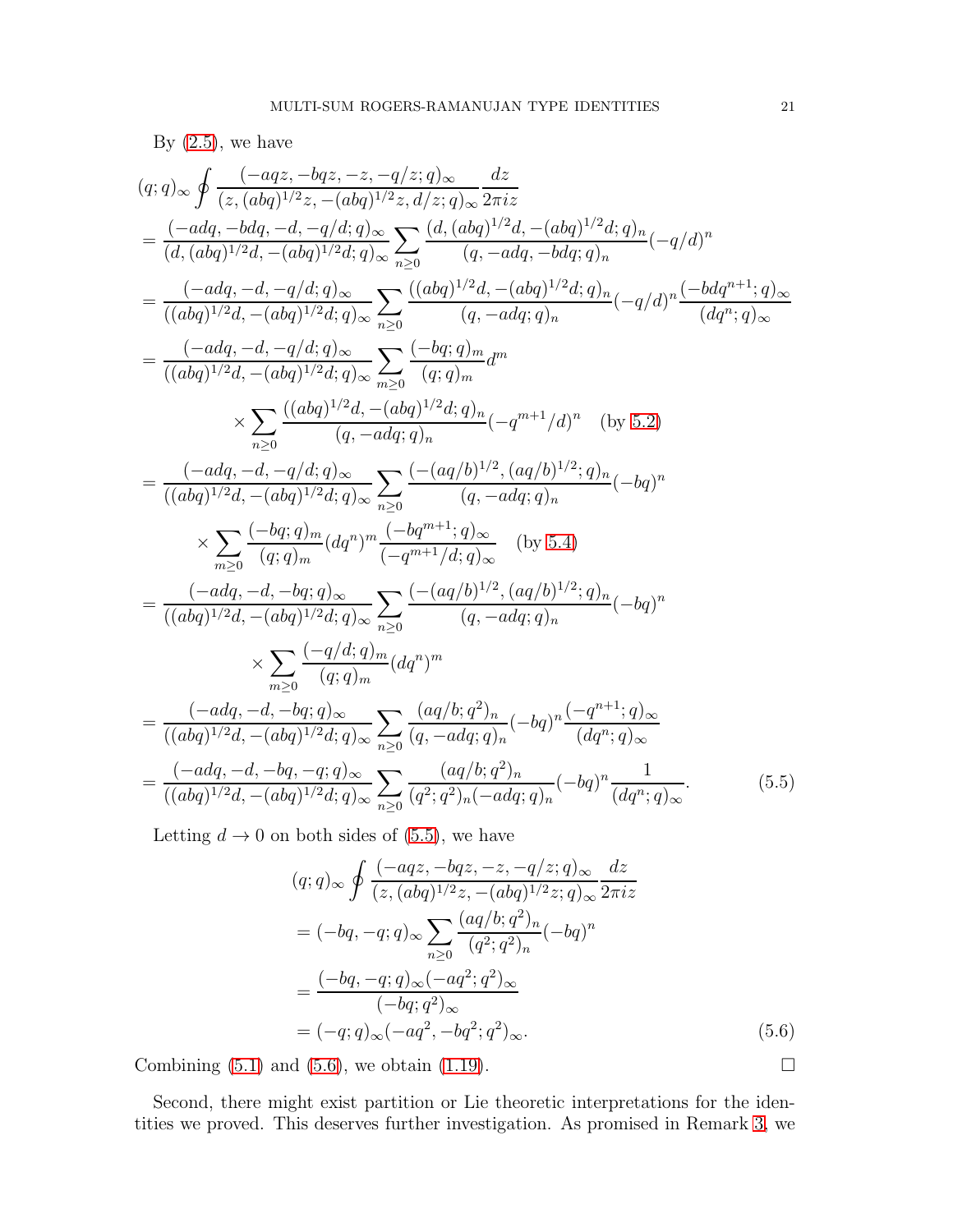give below a brief discussion on partition interpretations of the identity [\(4.1\)](#page-12-3). Here we follow closely the lines in [\[24\]](#page-23-9).

Recall that a partition  $\pi$  of n is a nonincreasing sequence  $\pi = (\lambda_1, \lambda_2, \ldots, \lambda_s)$  of positive integers which sum up to  $n$ , i.e.,

$$
n = \lambda_1 + \lambda_2 + \dots + \lambda_s, \quad \lambda_1 \ge \lambda_2 \ge \dots \ge \lambda_s \ge 1.
$$

Let  $T(u, v, n)$  be the number of bipartitions  $(\pi_1, \pi_2)$  of n such that the partition  $\pi_1$ (resp.  $\pi_2$ ) consists of u (resp. v) distinct parts, respectively. Then clearly, we have

$$
\sum_{n=0}^{\infty} T(u, v, n) a^u b^v q^n = (-aq, -bq; q)_{\infty}.
$$
\n(5.7)

To generalize and refine Schur's partition theorem, Alladi and Gordon [\[1,](#page-22-19) [2\]](#page-22-20) introduced a new kind of three colored partitions. As in [\[24\]](#page-23-9), we color the positive integers by three colors  $a, b$  and  $ab$  with the order that

<span id="page-21-2"></span>
$$
ab < a < b.
$$

Now the integers are ordered as

$$
1_{ab} < 1_a < 1_b < 2_{ab} < 2_a < 2_b < \cdots
$$

Let  $S(u, v, n)$  be the number of three-colored partitions of n with no parts  $1_{ab}$ , u parts colored a or ab, v parts colored b or ab, and satisfying the difference conditions described in the matrix

<span id="page-21-0"></span>
$$
A = \begin{pmatrix} a & b & ab \\ b & 1 & 2 & 1 \\ ab & 2 & 2 & 2 \end{pmatrix}.
$$

Here the entry  $(x, y)$  gives the minimal difference between the parts  $\lambda_i$  of color x and  $\lambda_{i+1}$  of color y. Alladi and Gordon proved that

$$
\sum_{u,v,n\geq 0} S(u,v,n)a^u b^v q^n = (-aq, -bq;q)_{\infty}.
$$
\n(5.8)

Through combinatorial arguments, Lovejoy [\[24,](#page-23-9) Eq. (2.3)] proved that

$$
\sum_{u,v,n\geq 0} S(u,v,n)a^u b^v q^n = \sum_{i,j,k\geq 0} \frac{a^i q^i}{(q;q)_i} \frac{b^j q^j}{(q;q)_j} \frac{(ab)^k q^k q^{\binom{k+1}{2}}}{(q;q)_k} q^{\binom{i+j+k}{2}}.
$$
(5.9)

After simplifying the sums by the  $q$ -Chu-Vandermonde summation, Euler's identities  $(2.1)$  and the *q*-binomial identity  $(2.2)$ , Lovejoy obtained  $(5.8)$ . Clearly, combining  $(5.8)$  and  $(5.9)$ , we get  $(4.1)$ . Together with  $(5.7)$ , we see that  $(4.1)$  is equivalent to the partition identity

<span id="page-21-1"></span>
$$
S(u, v, n) = T(u, v, n).
$$

Once we convert our identities to partition identities like the above one, it will be quite interesting to find bijective proofs for them.

Finally, we want to emphasize on the advantage of the integral method. It allows us to prove the identities in this paper in a uniform manner. Of course, it is possible to give different proofs to our theorems. As discussed in Remarks [1–](#page-8-1)[3,](#page-13-1) one may prove some of the theorems using approaches such as summing over one of the index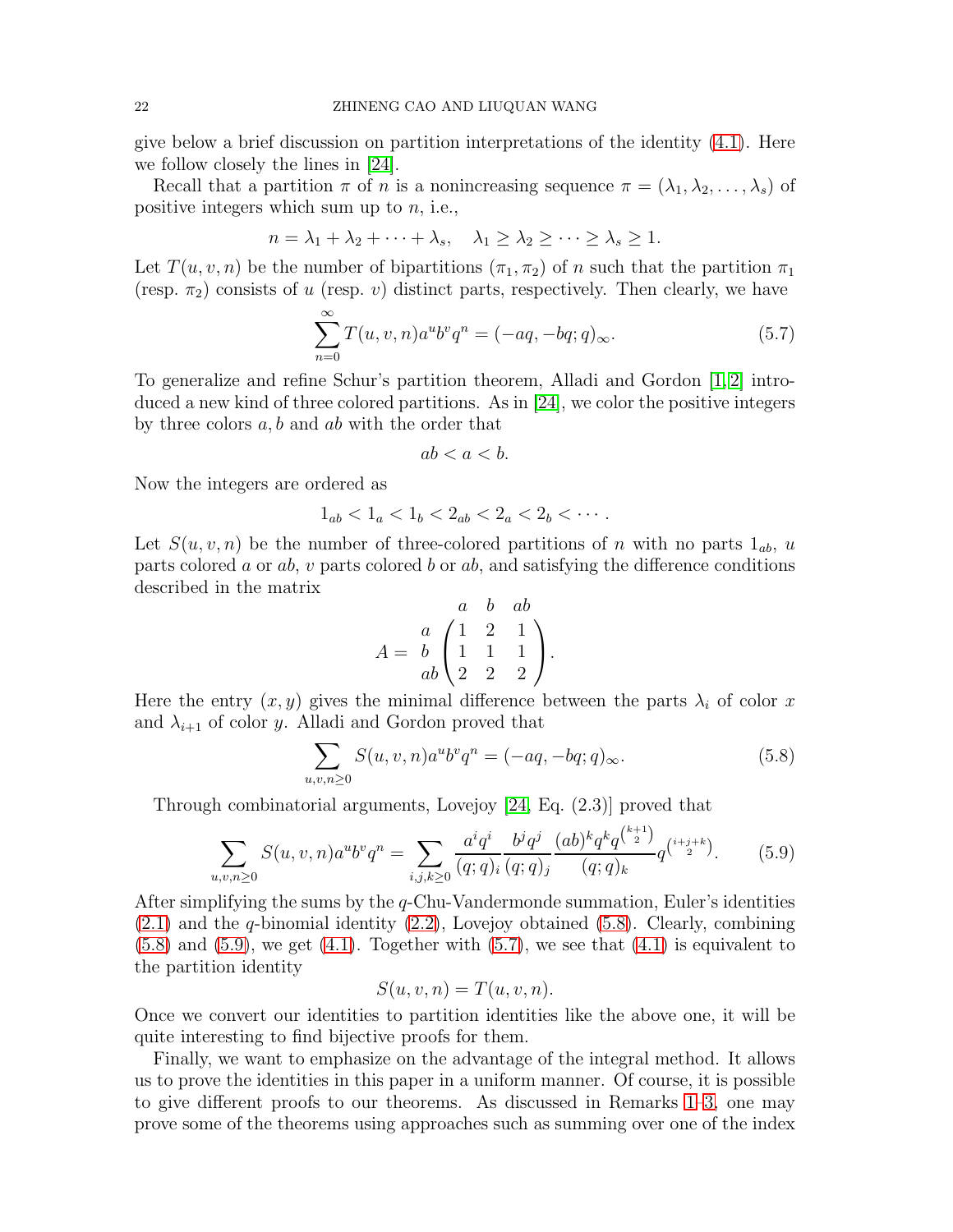first. Compared with the other methods, the integral method has the advantage that it tells us how the identities are constructed and the calculations involved are streamlined.

Acknowledgements. We thank Jeremy Lovejoy for some valuable comments, especially for bringing the works [\[13,](#page-22-17) [23,](#page-23-8) [24\]](#page-23-9) to our attention. We are also grateful to Chuanan Wei for helpful comments on the presentation of Corollaries [3.5](#page-9-3) and [3.7.](#page-10-0) This work was supported by the National Natural Science Foundation of China (12171375).

#### **REFERENCES**

- <span id="page-22-20"></span><span id="page-22-19"></span>[1] K. Alladi and B. Gordon, Generalizations of Schur's partition theorem, Manuscripta Math. 79 (1993), 113–126.
- <span id="page-22-0"></span>[2] K. Alladi and B. Gordon, Schur's partition theorem, companions, refinements and generalizations, Trans. Am. Math. Soc. 347 (1995), 1591–1608.
- [3] G.E. Andrews, On the General Rogers-Ramanujan Theorem. Providence, RI: Amer. Math. Soc., 1974.
- <span id="page-22-11"></span>[4] G.E. Andrews, Sequences in partitions, double q-series and the mock theta function  $\rho_3(q)$ , Algorithmic Combinatorics: Enumerative Combinatorics, Special Functions and Computer Algebra, Springer, Cham. Switzerland, (2020), pp. 25–46.
- <span id="page-22-14"></span><span id="page-22-4"></span>[5] G.E. Andrews and B.C. Berndt, Ramanujan's Lost Notebook, Part II, Springer 2009.
- <span id="page-22-13"></span>[6] G.E. Andrews and A.K. Uncu, Sequences in overpartitions, [arXiv:2111.15003v](http://arxiv.org/abs/2111.15003)1.
- [7] A. Berkovich and A.K. Uncu, Elementary polynomial identities involving q-trinomial coefficients, Ann. Comb. 23 (2019), no. 3–4, 549–560.
- <span id="page-22-12"></span>[8] D.M. Bressoud, A generalization of the Rogers-Ramanujan identities for all moduli, J. Combin. Theory Ser. A 27 (1979), 64–68.
- <span id="page-22-2"></span>[9] D.M. Bressoud, Analytic and combinatorial generalizations of the Rogers-Ramanujan identities, Mem. Amer. Math. Soc. 24 (1980).
- <span id="page-22-6"></span>[10] K. Bringmann, C. Jennings-Shaffer and K. Mahlburg, Proofs and reductions of various conjectured partition identities of Kanade and Russell, J. Reine Angew. Math. 766 (2020), 109–135.
- <span id="page-22-7"></span>[11] S. Capparelli, On some representations of twisted affine Lie algebras and combinatorial identities. J. Algebra 154 (1993), 335–355.
- <span id="page-22-17"></span><span id="page-22-15"></span>[12] S. Chern, Asymmetric Rogers-Ramanujan type identities. I, The Andrews-Uncu Conjecture, [arXiv:2203.15168.](http://arxiv.org/abs/2203.15168)
- [13] J. Dousse and J. Lovejoy, Generalizations of Capparelli's identity, Bull. London Math. Soc. 51 (2019), 193–206.
- <span id="page-22-18"></span>[14] G. Gasper and M. Rahman, Basic Hypergeometric Series, 2nd Edition, Encyclopedia of Mathematics and Its Applications, Vol. 96, Cambridge University Press, 2004.
- <span id="page-22-1"></span>[15] B. Gordon, A combinatorial generalization of the Rogers-Ramanujan identities, Amer. J. Math. 83 (1961), 393–399.
- <span id="page-22-10"></span>[16] S. Kanade and M.C. Russell, IdentityFinder and some new identities of Rogers-Ramanujan type, Exp. Math. 24 (2015), no. 4, 419–423.
- <span id="page-22-5"></span>[17] S. Kanade and M.C. Russell, Staircases to analytic sum-sides for many new integer partition identities of Rogers-Ramanujan type. Electron. J. Combin. 26 (2019), 1–6.
- <span id="page-22-8"></span>[18] K. Kurşungöz, Andrews-Gordon type series for Capparelli's and Göllnitz-Gordon identities, J. Combin. Theory Ser. A 165 (2019) 117-138.
- <span id="page-22-9"></span>[19] K. Kurşungöz, Andrews-Gordon type series for Kanade-Russell conjectures, Ann. Comb. 23 (2019), 835–888.
- <span id="page-22-16"></span>[20] J. Mc Laughlin, Some more identities of Kanade-Russell type derived using Rosengren's method, Ann. Comb., https://doi.org/10.1007/s00026-022-00586-3.
- <span id="page-22-3"></span>[21] J. Lepowsky and R.L. Wilson, A Lie theoretic interpretation and proof of the Rogers-Ramanujan identities, Adv. Math. 45 (1982), 21–72.